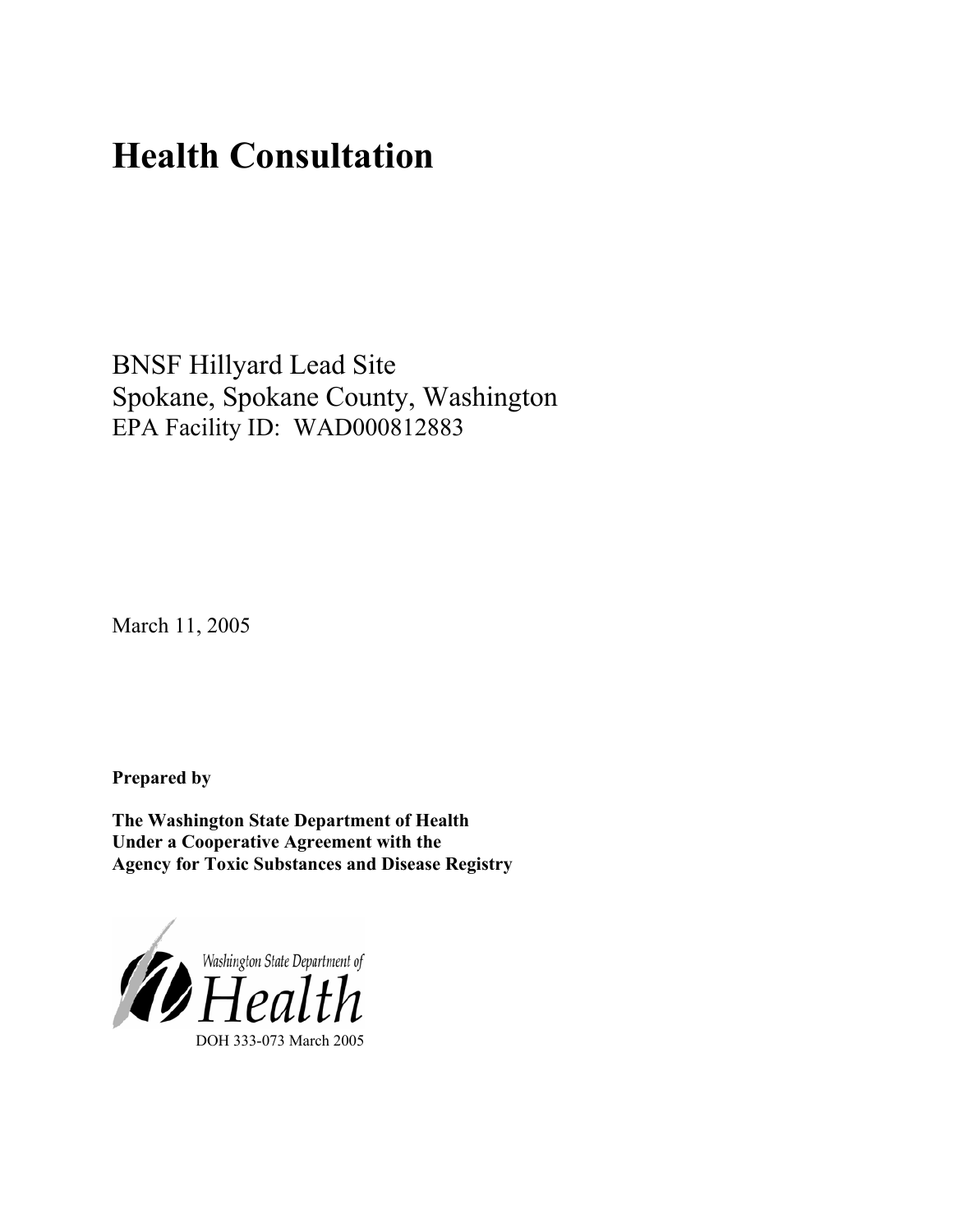## **Foreword**

The Washington State Department of Health (DOH) has prepared this health consultation in cooperation with the Agency for Toxic Substances and Disease Registry (ATSDR). ATSDR is part of the U.S. Department of Health and Human Services and is the principal federal public health agency responsible for health issues related to hazardous waste. This health consultation was prepared in accordance with methodologies and guidelines developed by ATSDR.

The purpose of this health consultation is to identify and prevent harmful human health effects resulting from exposure to hazardous substances in the environment. Health consultations focus on specific health issues so that DOH can respond to requests from concerned residents or agencies for health information on hazardous substances. DOH evaluates sampling data collected from a hazardous waste site, determines whether exposures have occurred or could occur, reports any potential harmful effects, and recommends actions to protect public health. The findings in this report are relevant to conditions at the site during the time of this health consultation, and should not necessarily be relied upon if site conditions or land use changes in the future.

For additional information or questions regarding DOH or the contents of this health consultation, please call the health advisor who prepared this document:

Lenford O'Garro Washington State Department of Health Office of Environmental Health Assessments P.O. Box 47846 Olympia, WA 98504-7846 (360) 236-3376 1-877-485-7316 Website: [www.doh.wa.gov/](http://www.doh.wa.gov/consults)consults

For more information about ATSDR, contact the ATSDR Information Center at 1-888-422-8737 or visit the agency's Web site: www.atsdr.cdc.gov/.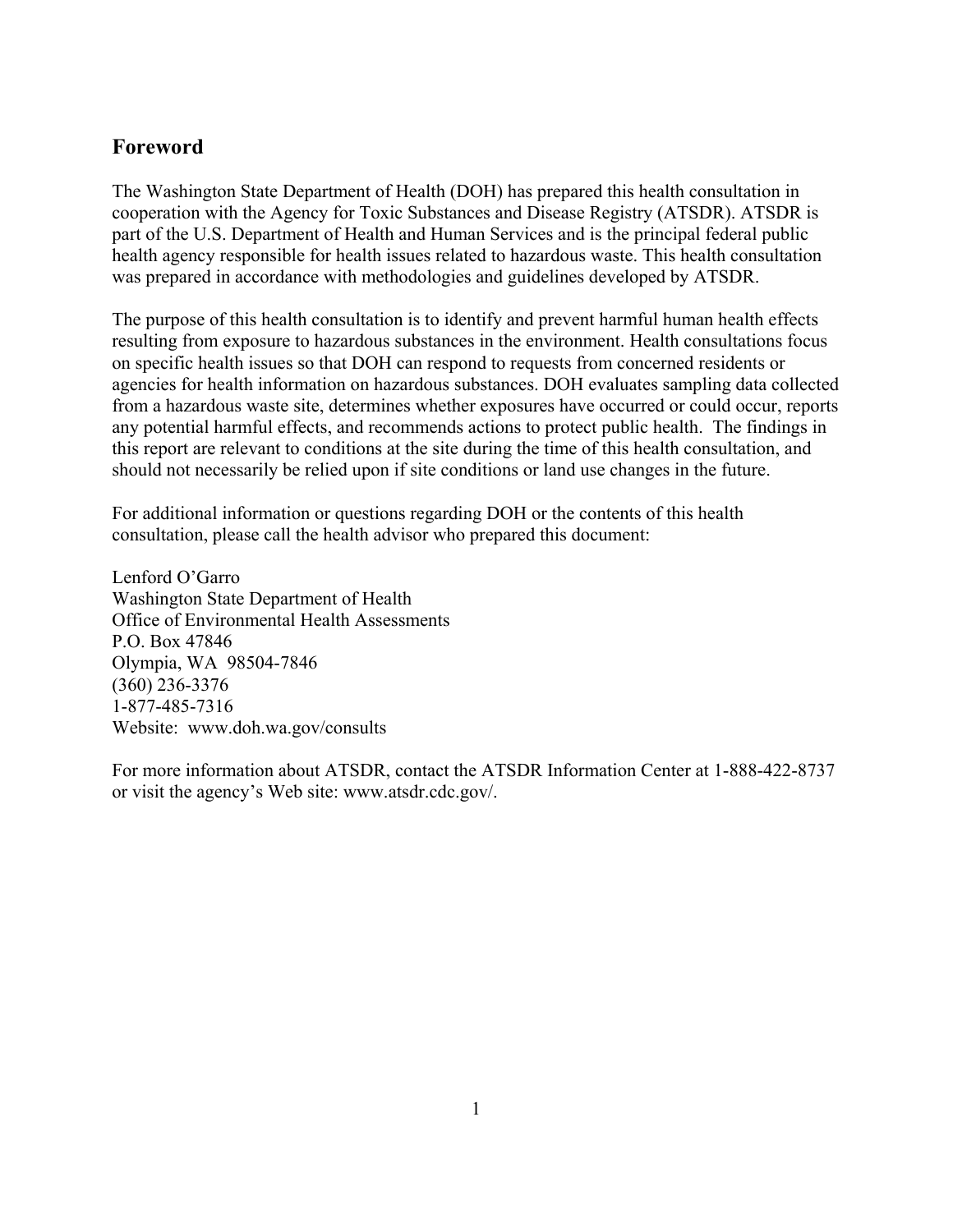## **Glossary**

| <b>Agency for Toxic</b><br><b>Substances and</b><br><b>Disease Registry</b><br>(ATSDR) | The principal federal public health agency involved with<br>hazardous waste issues, responsible for preventing or reducing<br>the harmful effects of exposure to hazardous substances on<br>human health and quality of life. ATSDR is part of the U.S.<br>Department of Health and Human Services.                                                                                     |
|----------------------------------------------------------------------------------------|-----------------------------------------------------------------------------------------------------------------------------------------------------------------------------------------------------------------------------------------------------------------------------------------------------------------------------------------------------------------------------------------|
| <b>Cancer Risk</b><br><b>Evaluation Guide</b><br>(CREG)                                | The concentration of a chemical in air, soil or water that is<br>expected to cause no more than one excess cancer in a million<br>persons exposed over a lifetime. The CREG is a comparison<br>value used to select contaminants of potential health concern<br>and is based on the <i>cancer slope factor</i> (CSF).                                                                   |
| <b>Cancer Slope Factor</b>                                                             | A number assigned to a cancer causing chemical that is used to<br>estimate its ability to cause cancer in humans.                                                                                                                                                                                                                                                                       |
| Carcinogen                                                                             | Any substance that causes cancer.                                                                                                                                                                                                                                                                                                                                                       |
| Chronic                                                                                | Occurring over a long time (more than 1 year) [compare with<br>acute].                                                                                                                                                                                                                                                                                                                  |
| <b>Comparison value</b>                                                                | Calculated concentration of a substance in air, water, food, or<br>soil that is unlikely to cause harmful (adverse) health effects in<br>exposed people. The CV is used as a screening level during the<br>public health assessment process. Substances found in<br>amounts greater than their CVs might be selected for further<br>evaluation in the public health assessment process. |
| Contaminant                                                                            | A substance that is either present in an environment where it<br>does not belong or is present at levels that might cause harmful<br>(adverse) health effects.                                                                                                                                                                                                                          |
| <b>Dermal Contact</b>                                                                  | Contact with (touching) the skin (see route of exposure).                                                                                                                                                                                                                                                                                                                               |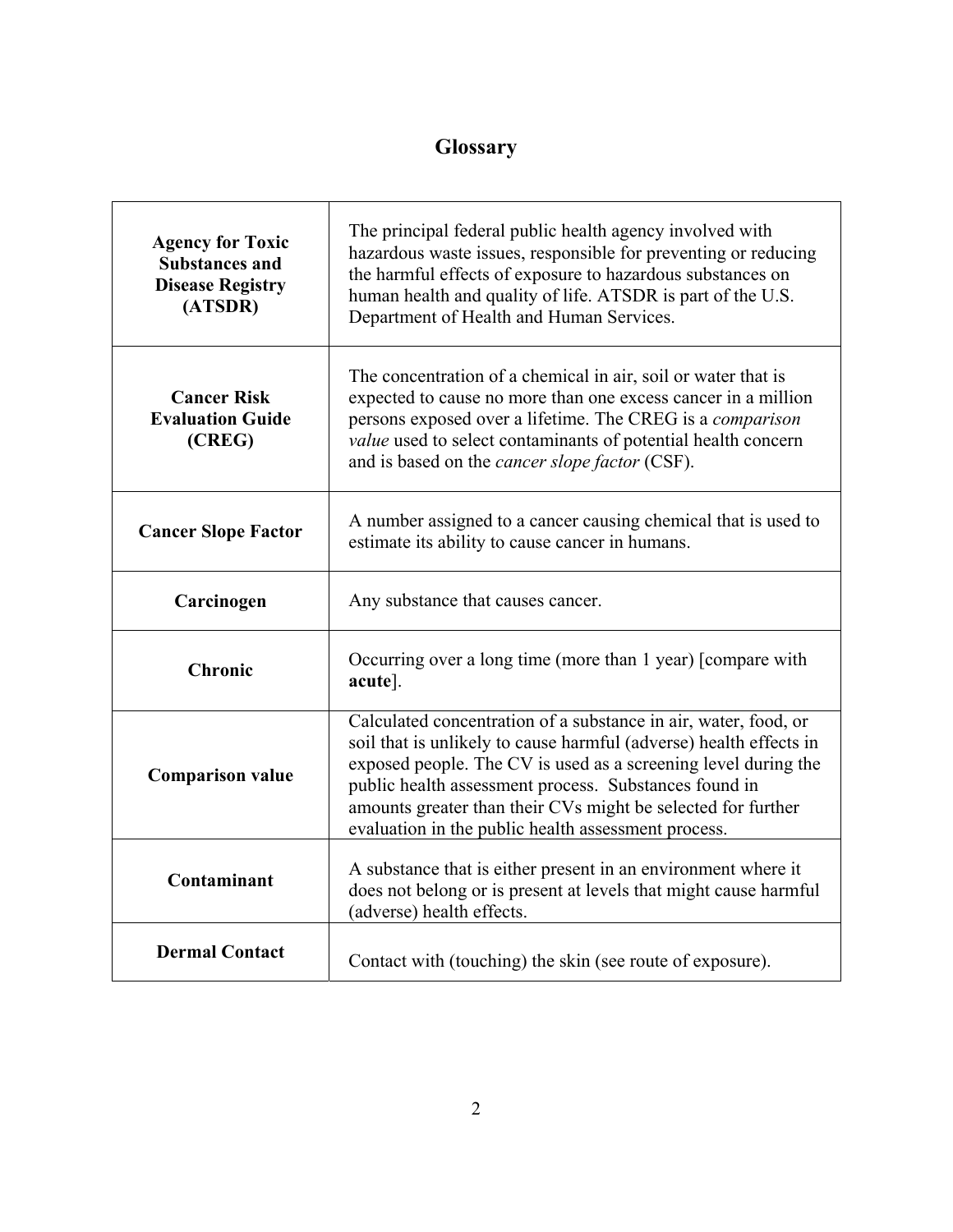| <b>Dose</b><br>(for chemicals that<br>are not radioactive)      | The amount of a substance to which a person is exposed over<br>some time period. Dose is a measurement of exposure. Dose<br>is often expressed as milligram (amount) per kilogram (a<br>measure of body weight) per day (a measure of time) when<br>people eat or drink contaminated water, food, or soil. In<br>general, the greater the dose, the greater the likelihood of an<br>effect. An "exposure dose" is how much of a substance is<br>encountered in the environment. An "absorbed dose" is the<br>amount of a substance that actually got into the body through<br>the eyes, skin, stomach, intestines, or lungs. |
|-----------------------------------------------------------------|------------------------------------------------------------------------------------------------------------------------------------------------------------------------------------------------------------------------------------------------------------------------------------------------------------------------------------------------------------------------------------------------------------------------------------------------------------------------------------------------------------------------------------------------------------------------------------------------------------------------------|
| <b>Environmental Media</b><br><b>Evaluation Guide</b><br>(EMEG) | A concentration in air, soil, or water below which adverse non-<br>cancer health effects are not expected to occur. The EMEG is a<br>comparison value used to select contaminants of potential<br>health concern and is based on ATSDR's minimal risk level<br>(MRL).                                                                                                                                                                                                                                                                                                                                                        |
| <b>Environmental</b><br><b>Protection Agency</b><br>(EPA)       | United States Environmental Protection Agency.                                                                                                                                                                                                                                                                                                                                                                                                                                                                                                                                                                               |
| <b>Exposure</b>                                                 | Contact with a substance by swallowing, breathing, or<br>touching the skin or eyes. Exposure may be short-term [acute]<br>exposure], of intermediate duration, or long-term [chronic<br>exposure].                                                                                                                                                                                                                                                                                                                                                                                                                           |
| <b>Hazardous substance</b>                                      | Any material that poses a threat to public health and/or the<br>environment. Typical hazardous substances are materials that<br>are toxic, corrosive, ignitable, explosive, or chemically<br>reactive.                                                                                                                                                                                                                                                                                                                                                                                                                       |
| <b>Ingestion</b>                                                | The act of swallowing something through eating, drinking, or<br>mouthing objects. A hazardous substance can enter the body<br>this way [see route of exposure].                                                                                                                                                                                                                                                                                                                                                                                                                                                              |
| <b>Ingestion rate</b>                                           | The amount of an environmental medium that could be<br>ingested typically on a daily basis. Units for IR are usually<br>liter/day for water, and mg/day for soil.                                                                                                                                                                                                                                                                                                                                                                                                                                                            |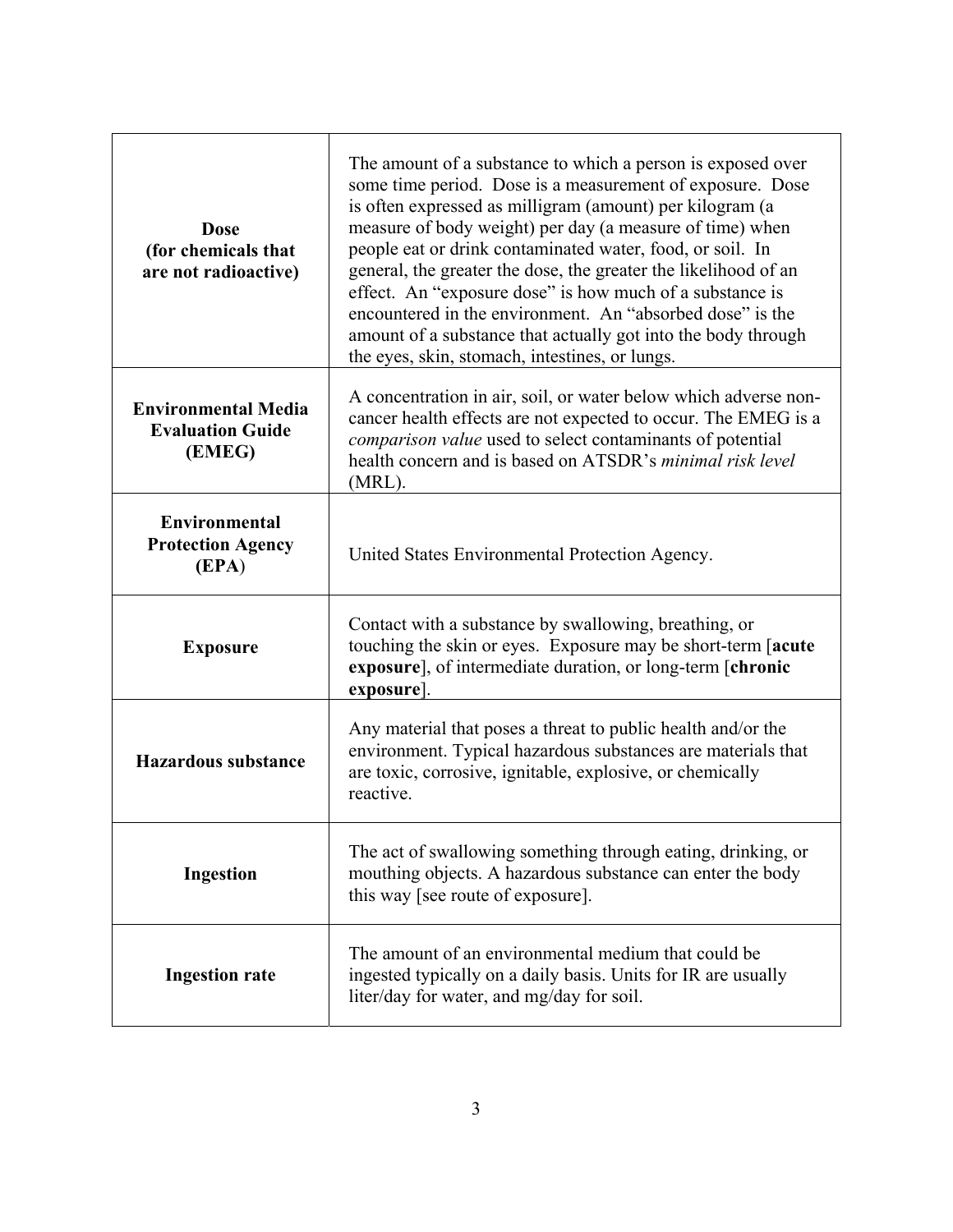| <b>Inhalation</b>                                                | The act of breathing. A hazardous substance can enter the<br>body this way [see route of exposure].                                                                                                                                                                                                                                                                                                                                      |
|------------------------------------------------------------------|------------------------------------------------------------------------------------------------------------------------------------------------------------------------------------------------------------------------------------------------------------------------------------------------------------------------------------------------------------------------------------------------------------------------------------------|
| Inorganic                                                        | Compounds composed of mineral materials, including<br>elemental salts and metals such as iron, aluminum, mercury,<br>and zinc.                                                                                                                                                                                                                                                                                                           |
| <b>Lowest Observed</b><br><b>Adverse Effect Level</b><br>(LOAEL) | The lowest tested dose of a substance that has been reported to<br>cause harmful (adverse) health effects in people or animals.                                                                                                                                                                                                                                                                                                          |
| <b>Maximum</b><br><b>Contaminant Level</b><br>(MCL)              | A drinking water regulation established by the federal Safe<br>Drinking Water Act. It is the maximum permissible<br>concentration of a contaminant in water that is delivered to the<br>free flowing outlet of the ultimate user of a public water<br>system. MCLs are enforceable standards.                                                                                                                                            |
| <b>Minimal Risk Level</b><br>(MRL)                               | An ATSDR estimate of daily human exposure to a hazardous<br>substance at or below which that substance is unlikely to pose<br>a measurable risk of harmful (adverse), noncancerous effects.<br>MRLs are calculated for a route of exposure (inhalation or<br>oral) over a specified time period (acute, intermediate, or<br>chronic). MRLs should not be used as predictors of harmful<br>(adverse) health effects [see reference dose]. |
| <b>Model Toxics Control</b><br>Act (MTCA)                        | The hazardous waste cleanup law for Washington State.                                                                                                                                                                                                                                                                                                                                                                                    |
| <b>Oral Reference Dose</b><br>(RfD)                              | An amount of chemical ingested into the body (i.e., dose)<br>below which health effects are not expected. RfDs are<br>published by EPA.                                                                                                                                                                                                                                                                                                  |
| Organic                                                          | Compounds composed of carbon, including materials such as<br>solvents, oils, and pesticides that are not easily dissolved in<br>water.                                                                                                                                                                                                                                                                                                   |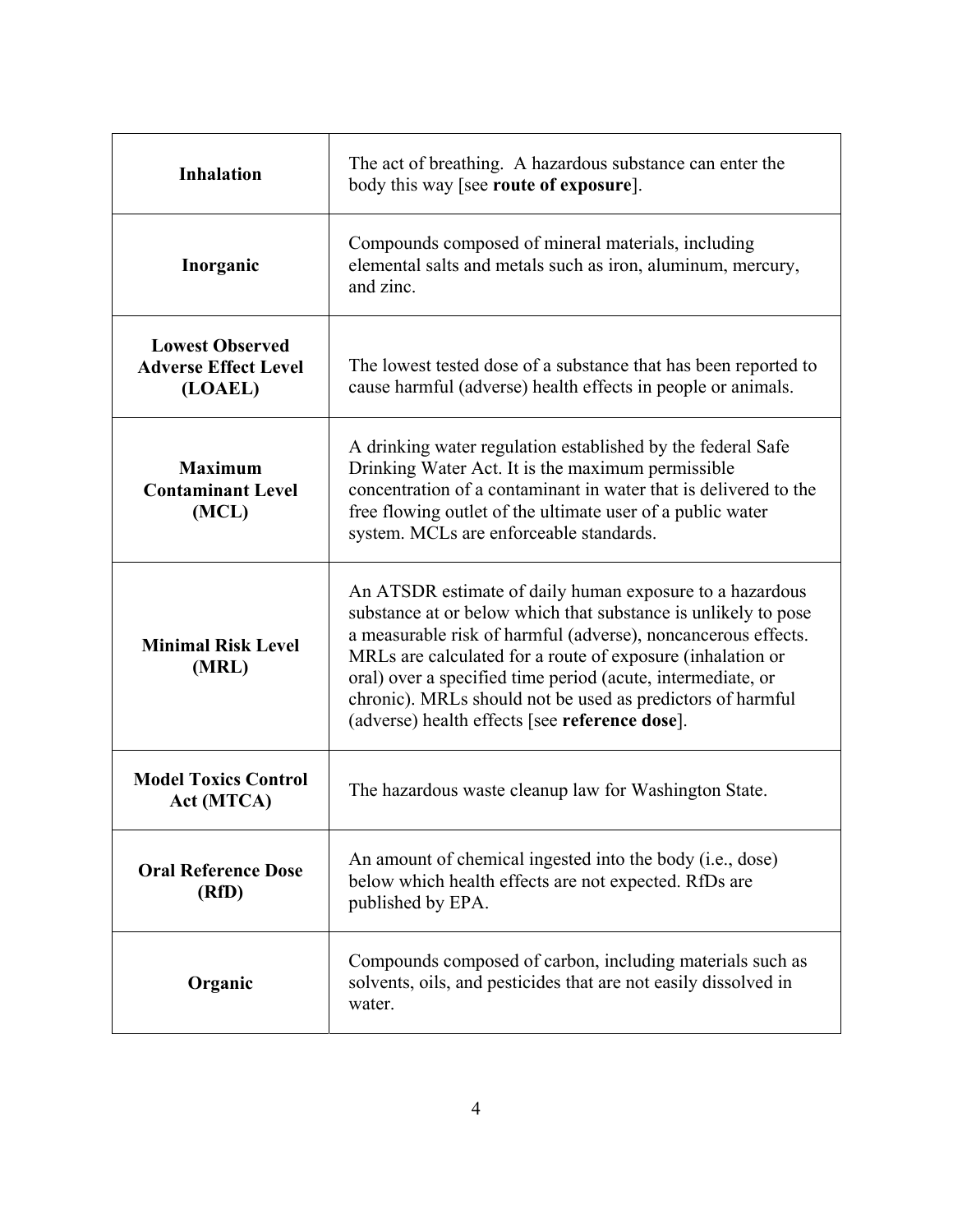| Parts per billion<br>(ppb)/Parts per<br>million (ppm)                   | Units commonly used to express low concentrations of<br>contaminants. For example, 1 ounce of trichloroethylene<br>(TCE) in 1 million ounces of water is 1 ppm. 1 ounce of TCE<br>in 1 billion ounces of water is 1 ppb. If one drop of TCE is<br>mixed in a competition size swimming pool, the water will<br>contain about 1 ppb of TCE. |
|-------------------------------------------------------------------------|--------------------------------------------------------------------------------------------------------------------------------------------------------------------------------------------------------------------------------------------------------------------------------------------------------------------------------------------|
| <b>Reference Dose</b><br><b>Media Evaluation</b><br><b>Guide (RMEG)</b> | A concentration in air, soil, or water below which adverse non-<br>cancer health effects are not expected to occur. The RMEG is<br>a comparison value used to select contaminants of potential<br>health concern and is based on EPA's oral reference dose<br>(RfD).                                                                       |
| <b>Remedial</b><br>investigation                                        | The CERCLA process of determining the type and extent of<br>hazardous material contamination at a site.                                                                                                                                                                                                                                    |
| Route of exposure                                                       | The way people come into contact with a hazardous substance.<br>Three routes of exposure are breathing [inhalation], eating or<br>drinking [ingestion], or contact with the skin [dermal contact].                                                                                                                                         |
| Volatile organic<br>compound (VOC)                                      | Organic compounds that evaporate readily into the air. VOCs<br>include substances such as benzene, toluene, methylene<br>chloride, and methyl chloroform.                                                                                                                                                                                  |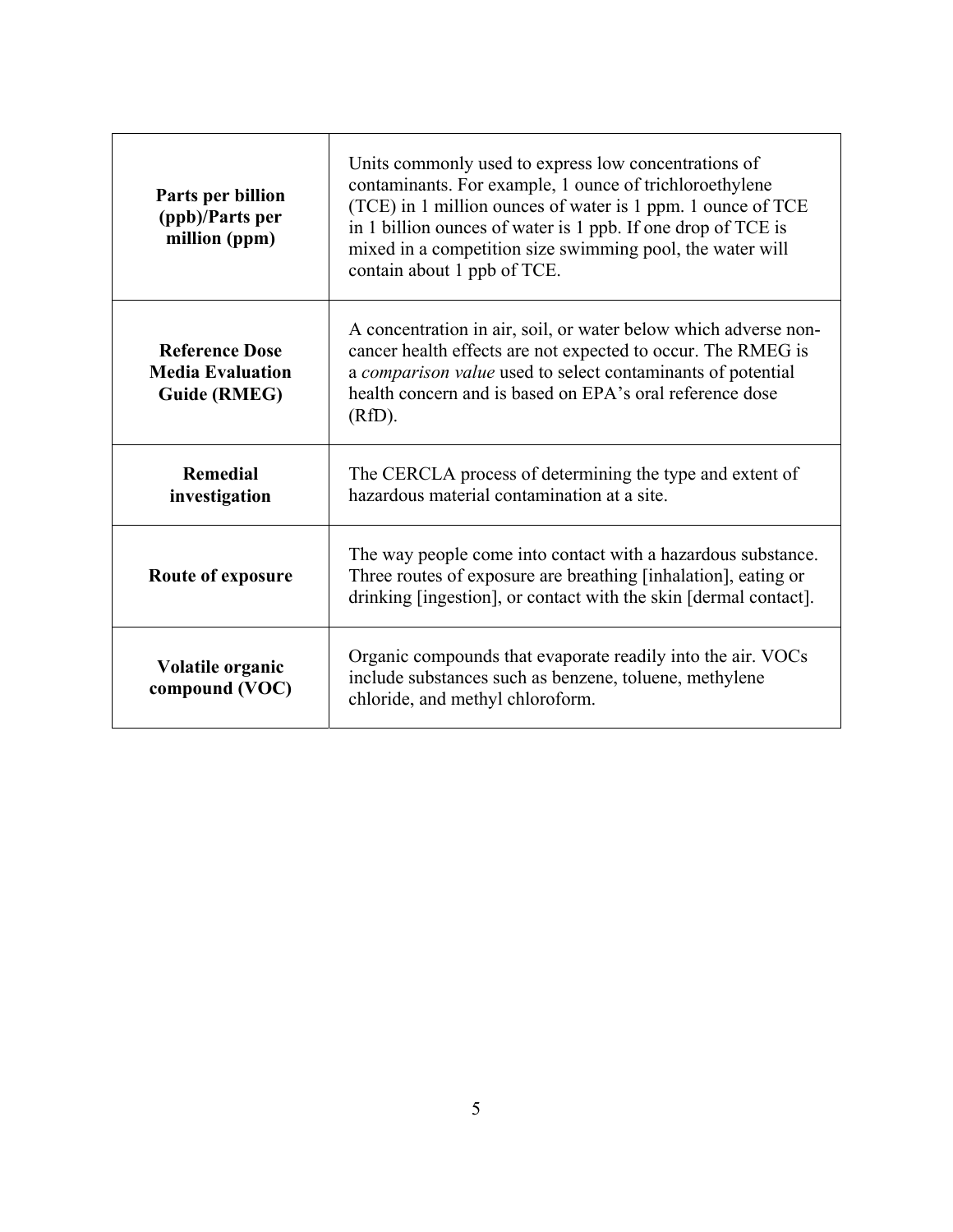#### **Purpose**

To evaluate the potential health hazard posed to residents living near Burlington Northern Santa Fe Railway Co. (BNSF) Hillyard lead site Spokane County, Spokane, Washington, by contaminants in soil the Washington State Department of Health (DOH) has prepared this health consultation at the request of the Spokane Regional Health District. DOH prepares health consultations under a cooperative agreement with the Agency for Toxic Substances and Disease Registry (ATSDR).

#### **Background and Statement of Issues**

In the 1970s, the Burlington Northern Santa Fe Railway Company (BNSF) acquired the former rail yard and railroad right of way (site) from the Great Northern Railroad Company. In the 1980s, facilities at the site were demolished, and the site became vacant. The site is located between 4800 N. Ferrall Street and 5300 N Ferrall Street, in the Hillyard area within the northeastern portion of the city limits of Spokane, Washington (See figure 1). The site is bordered on the south by Wellesley Avenue and is across the street from a dross pile landfill and an asphalt plant. The site is adjacent to an active rail line and commercial activities on the west. Residential properties and vacant land lie east of the site (See figure 2).

In December 2001 and January 2002, Pacific Industrial Resources, Inc., screened and excavated approximately 13,000 cubic yards of soil for use as final cover on the Hillyard Dross landfill cap. The landfill is adjacent to and south of the site. In June 2002, Environmental Management Resources, Inc. (EMR) tested the stockpiled soil and discovered elevated lead concentrations associated with the dark sandy silt material that made up the base of the borrow pile. The overlying light colored silty gravelly sand was not contaminated by lead and was hauled to the Hillyard Dross site for use as cover material. In July 2002, about 8,640 cubic yards of leadcontaminated soil remaining in the pile was fenced and covered with polyethylene.<sup>1, 2</sup>

In June 2002, an additional investigation was conducted to determine the source of the leadcontaminated soil. Surface soil sampling and test pit sampling further determined the extent of the lead-contaminated soil. Lead-contaminated surface soil covers approximately 140,000 square feet and is located adjacent to Ferrall Avenue. The total volume of material remaining in the site is estimated to be 20,000 cubic yards. Soil sample analyses showed lead concentrations between 1,000 and 3,000 parts per million parts of soil (ppm), which is the same as milligrams per kilogram of soil (mg/kg). Toxicity Characteristic Leaching Procedure (TCLP), which is designed to simulate the potential for contaminant leaching in a landfill environment, predicted concentrations ranging from 0.6 milligrams per liter to 1.6 milligrams per liter (mg/l).<sup>1,2</sup>

A total of 33 surface and subsurface samples was analyzed by X-ray Fluorescence (XRF) screening. Confirmatory analysis was completed on five of the soil samples using Environmental Protection Agency (EPA) method 7000 series with Atomic Absorption Spectrophotometry (AA) analysis. The XRF soil sampling results indicated that lead contamination is present at the site. Surface soil (0-6 inches below ground surface [bgs]) levels of lead ranged from 138 to 3,830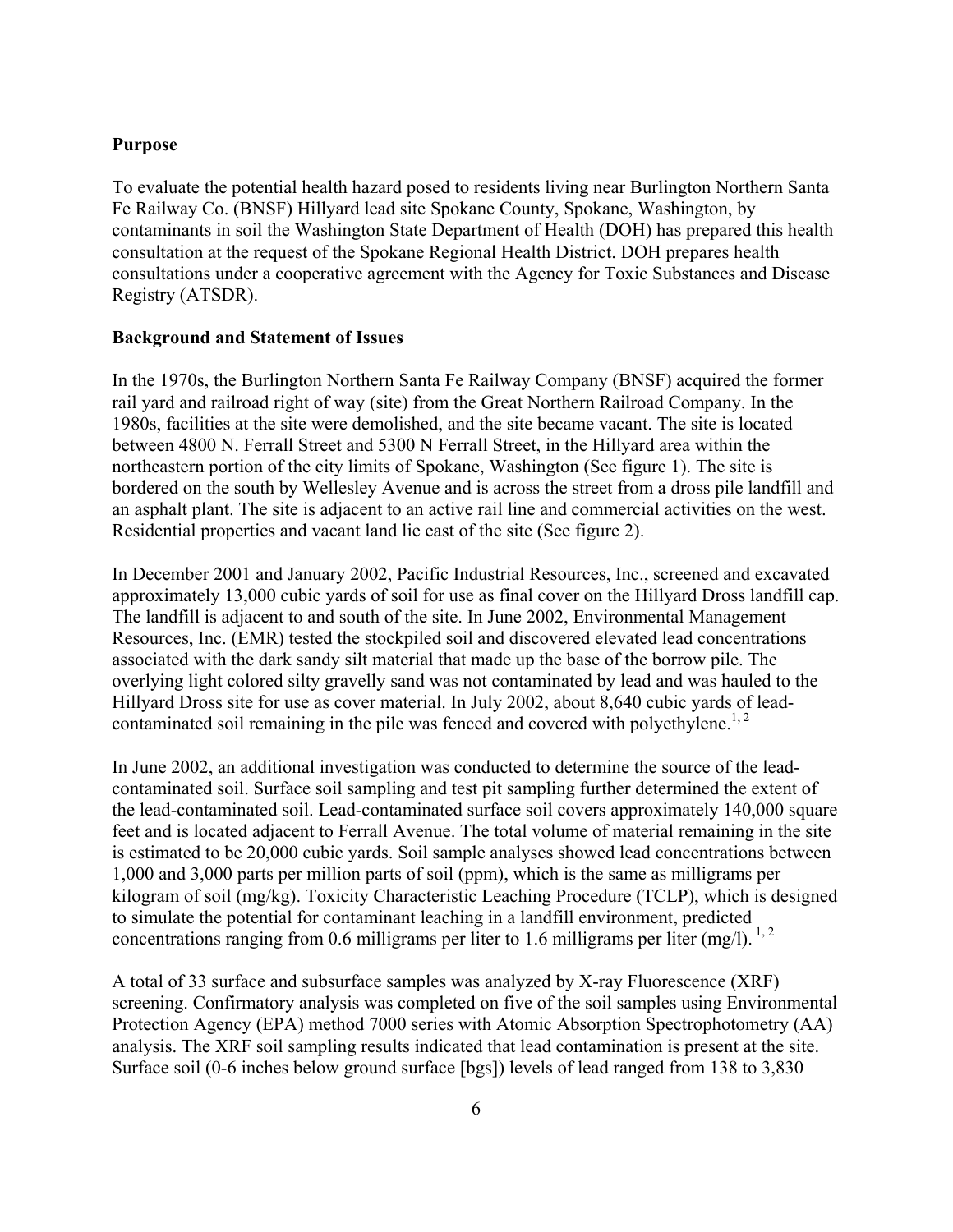ppm. Lead concentrations in subsurface soil (24 inches bgs) were as high as 4,600 ppm. The AA confirmation analysis conducted on five of the samples showed generally higher values than did the XRF analysis. In general, laboratory analysis provides more accurate results of metal concentrations than does XRF analysis. The XRF analysis results can still be considered in making a public health decision about contamination at a site. On September 11, 2002, Environmental Management Resources Inc. formally notified Ecology that lead-impacted soil was discovered during sampling activities.

In May 2003, GeoEngineers Inc. and Foss Environmental Services Company further investigated the site to define the vertical and lateral extent of the lead contaminated soil.<sup>3</sup> A total of 39 test pits was completed using a systematic grid; 91 soil samples were collected and analyzed for lead and 10 samples were analyzed for arsenic, cadmium, trivalent chromium (III), and hexavalent chromium (chromium VI) (See Appendix A, Table 1).<sup>3</sup> Soil sample analyses showed lead concentrations between 6.49 ppm and 35,400 ppm. The concentrations for the 10 soil samples analyzed for other metals are shown in Table 1. The May 2003 laboratory analytic results will be used to evaluate metal contaminated soils at this site.

### **Discussion**

Metals were found at levels above the Washington State Department of Ecology Model Toxics Control Act (MTCA) cleanup levels for unrestricted land use (See Appendix A, Table 2). The presence of metals (or other chemicals) above cleanup levels does not necessarily represent a threat to public health. People must be exposed to the metals which must enter the body before they can cause harm. Potential exposure pathways are through inhalation, ingestion, and dermal (skin) absorption. Metals are not readily absorbed through the skin, and as a result, dermal absorption of metals is not a concern. Ingestion is the primary route of exposure for metals, particularly with young children. Metals in dust or soil can be ingested accidentally by hand-tomouth activity that could increase exposure. The migration of metals likely present in dust from the site is of concern considering the proximity of residences and businesses to the site. Children have been observed playing and riding bikes frequently on the site.<sup>4, 5</sup> EMR personnel observed bicycle and foot tracks across the lead-contaminated soil at the area.<sup>1</sup> These observations indicates that area residents could very possibly have been exposed through ingestion or inhalation of metal contaminated soil or dust.

Lead was investigated as the primary contaminant of concern at the site, although limited analysis for arsenic, cadmium, and chromium also revealed these metals at various depths. Lead, arsenic, and cadmium were detected above respective ATSDR comparison values or MTCA cleanup levels in near surface soils (see Appendix A, Table 1, 2, and 3). In subsurface soils (3 - 4 feet bgs), lead and arsenic were detected above respective ATSDR comparison values or MTCA cleanup levels (see Appendix A, Table 1, 2, and 3). Contaminant concentrations exceeding comparison values do not necessarily pose health threats but were evaluated further to determine whether they are at levels that could result in adverse human health effects.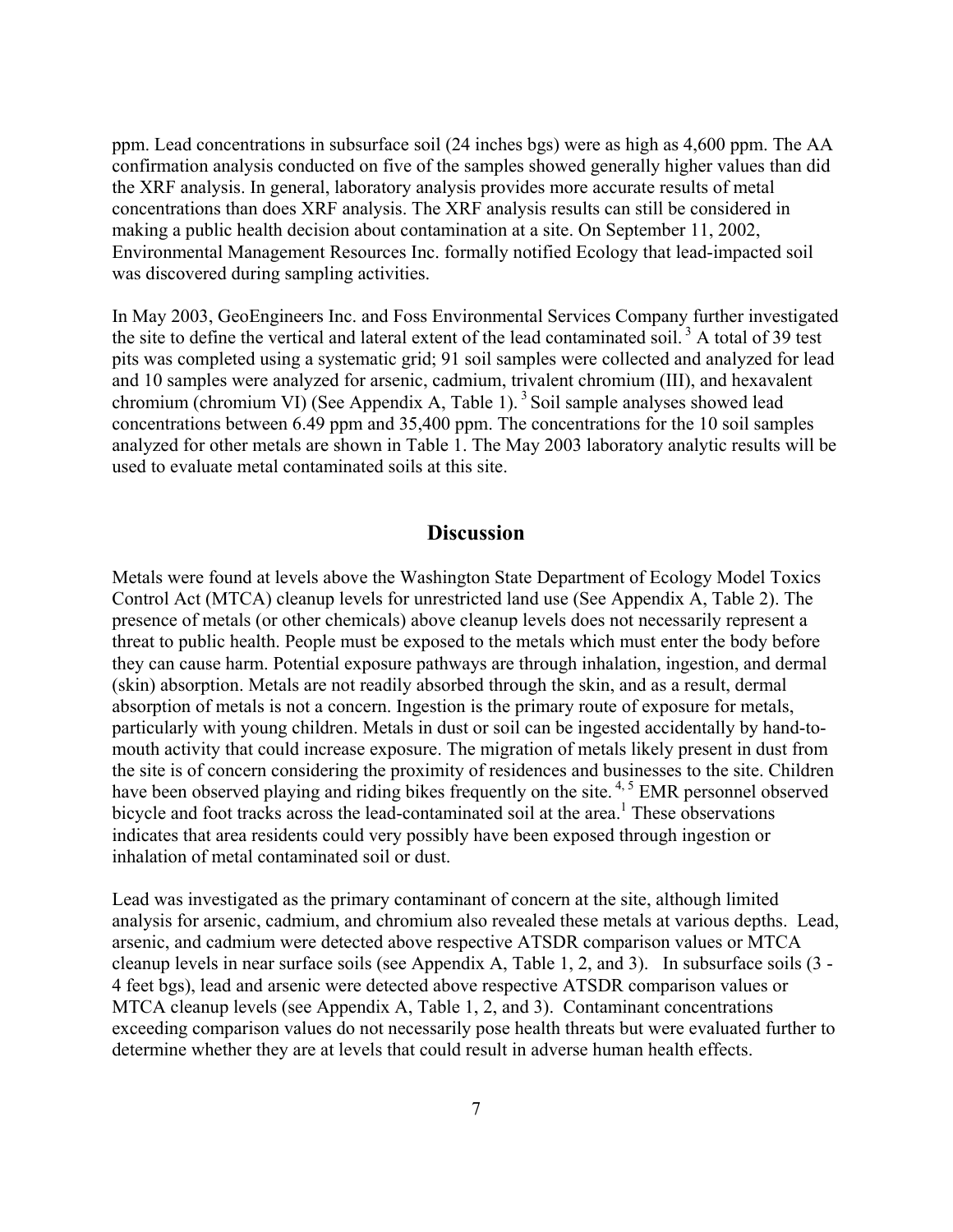#### **Lead**

Lead is a naturally occurring element found at low levels in soils. Background soil lead concentrations in the Spokane Basin range between 7 ppm and 16 ppm. <sup>6</sup> However, the widespread use of certain products (such as leaded gasoline, lead-containing pesticides, and leadbased paint) and the emissions from certain industrial operations have resulted in substantially higher levels of lead in many areas of the state.

Elimination of lead in gasoline and solder used in food and beverage cans has greatly reduced exposure to lead. Currently, the main pathways for lead exposure in children are ingestion of paint chips, contaminated soil, and house dust, and drinking of water in homes that have lead plumbing.

Children six years old and younger are particularly vulnerable to the effects of lead. Compared with older children and adults, they tend to ingest more dust and soil, absorb substantially more of the lead they swallow, and incorporate more of the lead they absorb into their developing brains. Pregnant women and women of childbearing age should also be aware of lead in their environment because lead ingested by a mother can affect her unborn fetus.

#### *Health effects*

Exposure to lead can be monitored by measuring the level of lead in the blood. In general, blood lead rises 3-7 micrograms of lead per deciliter ( $\mu$ g/dl) for every 1,000 ppm lead increase in soil or dust concentration.<sup>7</sup> For children, the Centers for Disease Control and Prevention (CDC) has defined an elevated blood lead level (BLL) as greater than or equal to 10  $\mu$ g/dl. <sup>8</sup> However, evidence is growing that damage to the central nervous system resulting in learning problems can occur at blood lead levels less than 10 µg/dl. About 2.2 % of children in the United States have blood lead levels greater than 10 µg/dl.

Lead poisoning can affect almost every system of the body and often occurs with no obvious or distinctive symptoms. Depending on the amount of exposure a child has, lead can cause behavior and learning problems, central nervous system damage, kidney damage, reduced growth, hearing impairment, and anemia.<sup>9</sup>

In adults, lead can cause health problems such as high blood pressure, kidney damage, nerve disorders, memory and concentration problems, difficulties during pregnancy, digestive problems, and pain in the muscles and joints.<sup>9</sup> These have usually been associated with blood lead levels greater than 30 µg/dl.

Because of chemical similarities to calcium, lead can be stored in bone for many years. Even after exposure to environmental lead has been reduced, lead stored in bone can be released back into the blood where it can have harmful effects. Normally this release occurs relatively slowly. However, certain conditions, such as pregnancy, lactation, menopause, and hyperthyroidism can cause more rapid release of the lead, which could lead to a substantial rise in blood lead level.<sup>10</sup>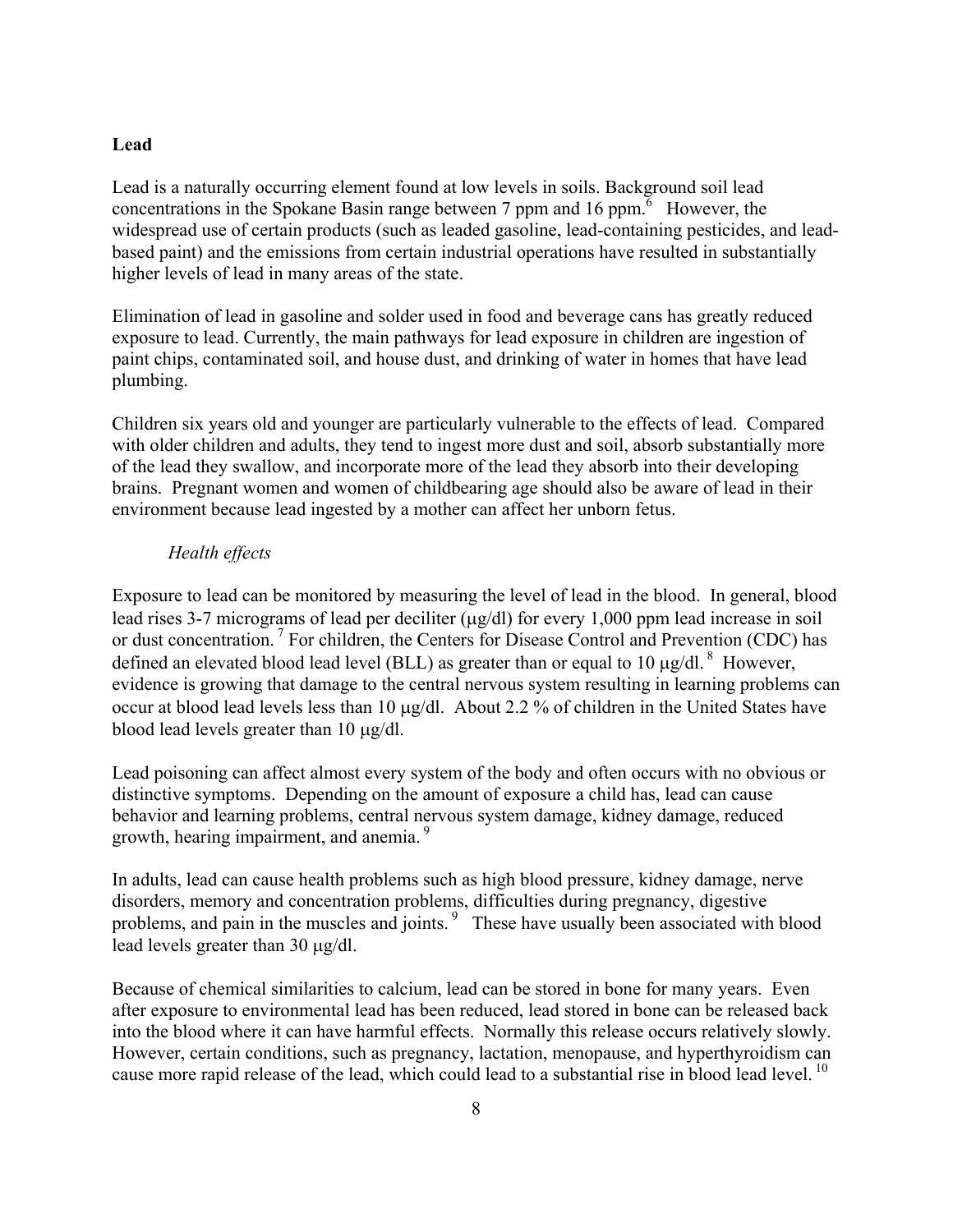#### *Health risk evaluation – The IEUBK model*

To evaluate the potential for harm, public health agencies often use a computer model that can estimate blood lead levels in children younger than seven years of age who are exposed to leadcontaminated soil. This model (developed by EPA and called the Integrated Exposure Uptake Biokinetic Model, or IEUBK model) uses the concentration of lead in soil to predict blood lead levels in children.  $\frac{11}{11}$  It is intended to help evaluate the risk of lead poisoning for an average group of young children who are exposed to lead in their environment. The IEUBK model can also be used to determine what concentration of lead in soil could cause an unacceptable risk of elevated blood lead levels in an average group of young children. It is often used in this way to set soil cleanup levels for lead. It is important to note that the IEUBK model is not expected to predict accurately the blood lead level of a child (or a small group of children) at a specific time. In part, this is because an individual child (or group of children) may behave differently than the average group of children the model uses to calculate blood lead levels and therefore have different amounts of exposure to contaminated soil and dust. For example, the model does not take into account reductions in exposure that could result from community education programs. Despite this limitation, the IEUBK model is a useful tool to help prevent lead poisoning because it can provide information about the hazards of environmental lead exposure.

For children who are exposed regularly to lead-contaminated soil, the IEUBK model can estimate the percentage of young children who are likely to have blood lead concentrations that exceed a level associated with health problems (usually 10  $\mu$ g/dl).

#### *Soil lead concentration and estimated blood lead level*

The IEUBK model was used to estimate the percentage of children that could have elevated blood lead levels if they play frequently in areas that have lead contamination and exhibit typical behaviors that result in soil ingestion. These percentages were calculated using the maximum soil lead concentrations measured on each type of property. They are expected to be overestimates because most or all children in the community are only likely to have regular exposure to soil containing less than the maximum amount of lead. Nonetheless, these estimates are useful in determining the potential hazard for children who may be exposed to the most contaminated areas.

The maximum concentration of lead detected in surface soil (0-12 inches) was 35,400 ppm. The calculated soil lead concentration  $(0-12$  inches) at the 95 % upper confidence limit (UCL) is 4,090 ppm. Quantifying the health hazard at this site is difficult because no information is available about how often and where children play on the property. Although children are unlikely to be at the site every day, lead concentrations are sufficiently high in some areas to be of concern.

A more realistic exposure scenario of two days a week at the site and the 95 % upper confidence limit (UCL) was used to calculate the soil lead concentration (4,090 ppm) in 0-12 inches soil at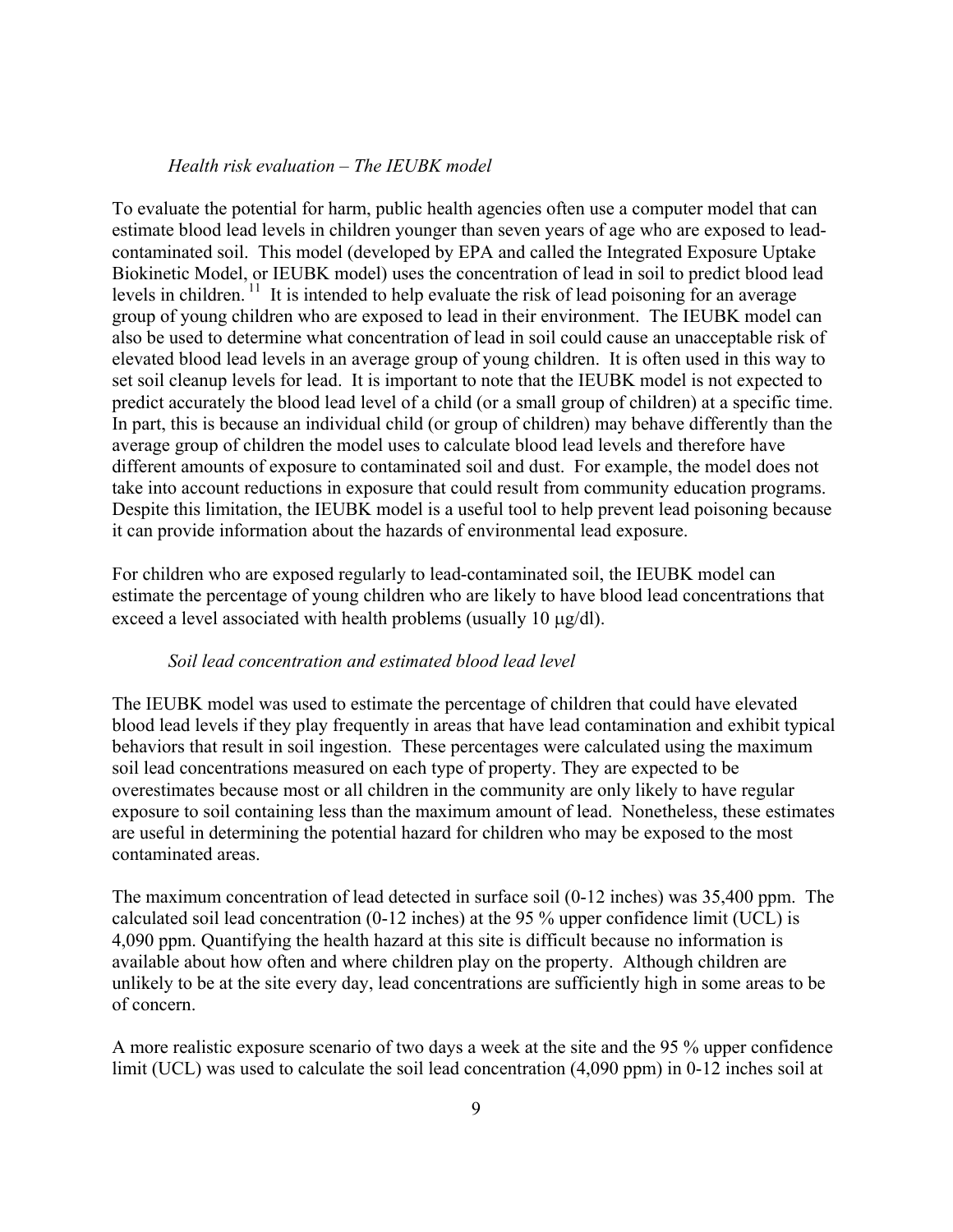the site. DOH assumed that children were exposed at the site for two days a week and at the 200 ppm IEBUK default level for five days a week. This exposure scenario yielded an estimated soil lead concentration of 1,311 ppm for use in the model. Using this scenario, the model predicts an average blood lead level of 11.4 µg/dl for children six years of age and under. The model also predicts elevated blood lead levels (above 10 µg/dl) in about 61 % of children who have regular exposure to soil containing 1,311 ppm lead.

Because the site is surrounded by residential properties, the possibility exists that lead will potentially migrate from the site to residential house dust or soil.

#### *Future residential site scenario*

Under a future residential site scenario and using the calculated 95 % upper confidence limit (UCL) for soil lead concentration (4,090 ppm) in 0-12 inches soil at the site. The model predicts an average blood lead level of 23.9 µg/dl for children six years of age and under. The model also predicts elevated blood lead levels (above 10 µg/dl) in about 97 % of children who have regular exposure to soil containing 4,090 ppm lead.

#### **Arsenic**

Arsenic is a naturally occurring element in the earth's soil. Background soil arsenic concentration in the Spokane Basin ranges from 1 ppm to 10 ppm.<sup>3</sup> The two forms of arsenic are organic and inorganic. EPA classifies the inorganic form of arsenic as a human carcinogen. Inhaled arsenic is quickly absorbed by the lungs, stomach, and intestines, and enters the bloodstream. Some arsenic entering the body is converted to a less toxic form by the liver and excreted in the urine. <sup>12</sup> Arsenic absorption through the skin is not normally an important pathway for arsenic from contaminated soil.

#### *Noncancerous effects*

To evaluate possible noncancerous effects from assumed ingestion exposure to the maximum level of arsenic in site soil, an exposure dose was calculated and compared with ATSDR's minimal risk level (MRL) and EPA's oral reference dose (RfD). RfDs and MRLs are doses below which adverse noncancerous health effects are not expected to occur. A level of uncertainty exists when defining an MRL or RfD because of uncertainty about the quality of data on which it is based. To account for this uncertainty, "safety factors" are used to set RfDs and MRLs below actual toxic effect levels (e.g., No Observed Adverse Effect Level [NOAEL]). This approach provides an added measure of protection against the potential for adverse health effects to occur. For acute oral exposure to arsenic, the MRL is 0.005 milligrams per kilogram per day  $(mg/kg/day)$ . For chronic oral exposure to arsenic, the MRL is 0.0003 mg/kg/day.

The maximum concentration of arsenic (237 ppm) in the soil exceeds the ATSDR health comparison values of 20 ppm for children and 200 ppm for adults. An exposure scenario of two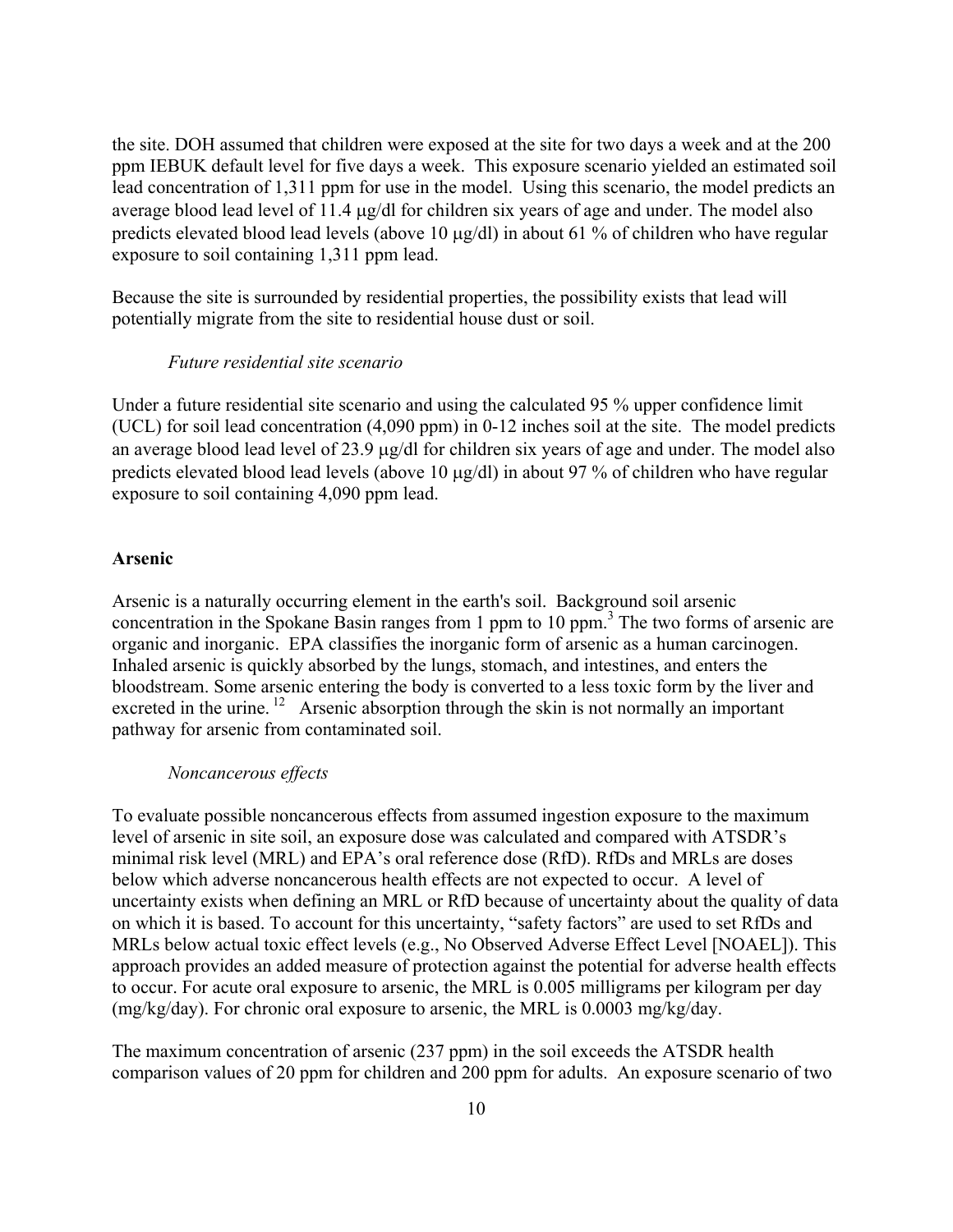days a week at the site with exposure to 237 ppm was used in dose calculations in Appendix B (Table 4 and 5). A child would receive an exposure dose of 0.0008 mg/kg/day, which is lower than the acute MRL of 0.005mg/kg/day but higher than the chronic MRL of 0.0003mg/kg/day. An adult would be exposed to approximately 0.00004 mg/kg/day of arsenic, which is lower than both the acute MRL and chronic MRL. Because estimated doses for children and adults are below the acute MRL, noncancerous harmful effects are unlikely to occur from acute exposures. Exceeding an MRL or RfD doesn't mean that harmful effects are likely. It means that further toxicologic evaluation is necessary by comparing the estimated doses in residents to doses known to cause harmful effects. For a child, the estimated exposure dose is about two times below the NOAEL identified in chronic studies. However, the arsenic NOAEL is based on chronic exposure to arsenic in water, and not arsenic in soil. Therefore, harmful effects are unlikely in children and adults because exposures are far below levels known to cause harmful effects. Studies have shown no dermal or other effects to people exposed to arsenic in drinking water at chronic doses of 0.0004 to 0.01 mg/kg/day. Arsenic is less available in soil than in water. The actual exposure dose is likely lower, because some arsenic entering the body is converted by the liver to a less toxic form and is excreted in the urine.

#### *Cancerous effects*

EPA classifies arsenic as a Group A (known human) carcinogen by the oral and inhalation routes. The maximum concentration of arsenic in the soil (237 ppm) is 474 times above the Cancer Risk Evaluation Guide (CREG) of 0.5 ppm. To assess exposures at this site, demolition of the former facilities is assumed to have occurred in 1980 and the land has been vacant since that time. An exposure dose was calculated for a child growing to adulthood over a 23-year exposure period with two days a week exposure at the site (Appendix B. Table 6). The theoretical increased cancer risk for such a person is estimated at about 1 additional cancer in a population of 10,000 persons exposed to this level of arsenic. DOH considers this to be a low increased cancer risk.

#### **Cadmium and chromium**

Cadmium, chromium (III) and chromium (VI) concentrations were detected in soil onsite, but did not exceed their respective ATSDR health comparison values (See Appendix A - Table 3). Contaminant concentrations below ATSDR comparison values are unlikely to pose health threats, and were thus not evaluated further in this health consultation.

#### **Other possible contaminants**

Because of the nature of the site and the fact that site soil was visibly stained, other contaminants, such as total petroleum hydrocarbons (TPHs) and volatile organic compounds (VOCs), are also likely present. As a result, DOH including TPHs and VOCs in any subsequent environmental sampling is appropriate.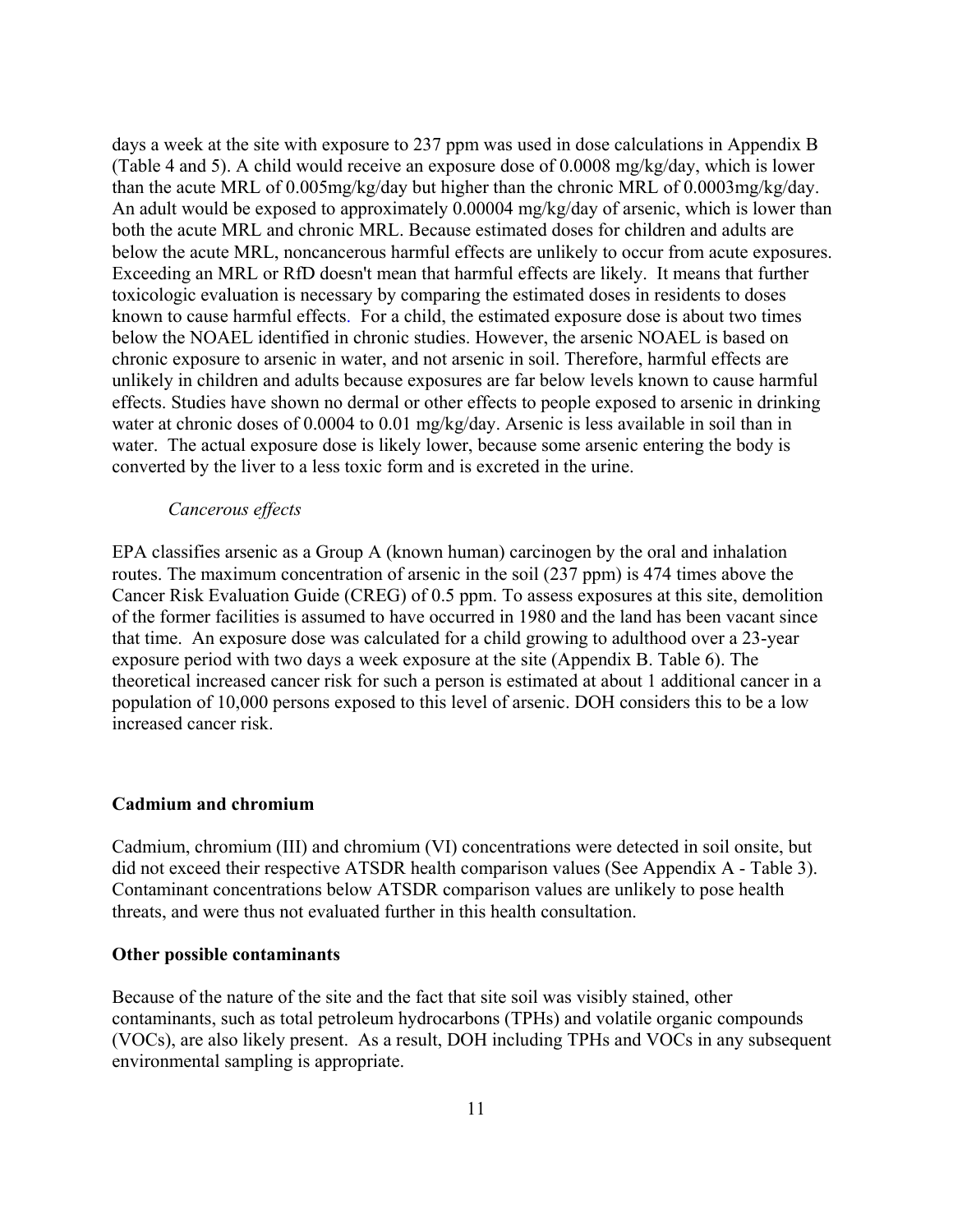## **Child Health Considerations**

ATSDR and DOH recognize that infants and children are susceptible to developmental toxicities that can occur at levels much lower than those causing other types of toxicity. Infants and children are also more vulnerable to exposures than are adults. The following factors contribute to this vulnerability:

- C Children are more likely to play in contaminated outdoor areas.
- C Children often bring food into contaminated areas, resulting in hand-to-mouth activities.
- C Children are smaller and receive higher doses of lead exposure per body weight.
- C Children are shorter than adults, therefore they have a higher possibility of breathing in dust and soil.
- C Fetal and child exposure to lead can cause permanent damage during critical growth stages.

These unique vulnerabilities of infants and children demand special attention in communities that have contamination of their water, food, soil or air.

## **Conclusions**

A public health hazard exists for children exposed in a two days a week exposure scenario to contaminants present at the BNSF Hillyard lead site, specifically to high concentrations of lead present in soil.

If the site becomes residential properties, future public health hazard exists for children exposed to contaminants present at the BNSF Hillyard lead site, specifically to high concentrations of lead present in the soil.

An indeterminate health hazard exists for nearby residents because of potential migration of lead from the site to residential house dust or soil.

## **Recommendations**

- 1. Until the site is either cleaned or fenced, children should not be permitted access to the site. Signs should also be posted to indicate the hazards posed by the site.
- 2. The site should be re-sampled for TPHs and VOCs because it was formerly a rail yard.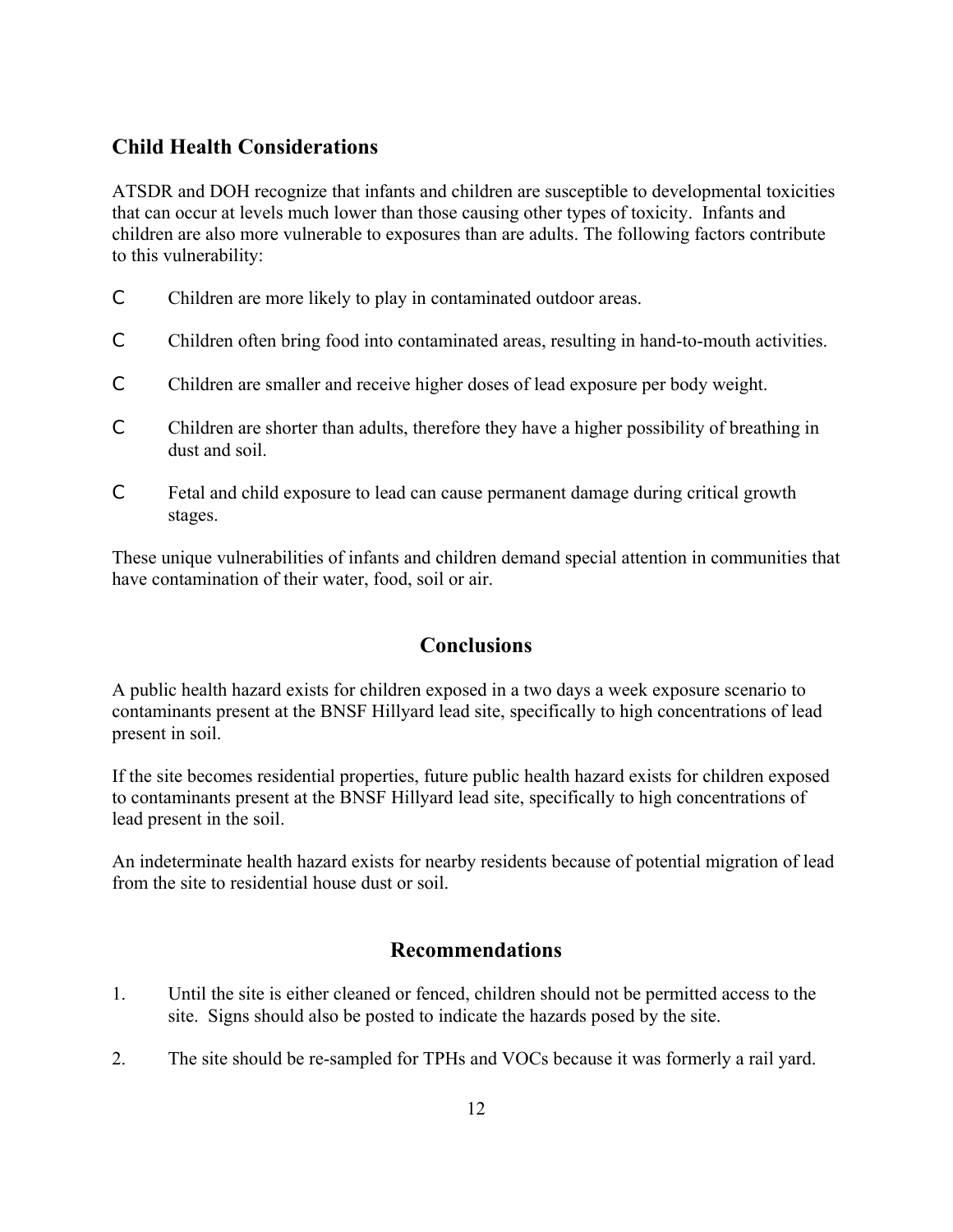3. DOH recommends that children who have played at the site be screened for blood lead by their local physician to determine whether exposure to lead is occurring at levels of public health concern.

## **Public Health Action Plan**

- 1. DOH will follow up with Ecology to assure that subsequent environmental sampling at the Hillyard site includes analysis for TPHs and VOCs. Subsequent environmental testing results should be provided to DOH for evaluation.
- 2. DOH will follow up with Ecology to make sure that signs indicating the hazards at the site are posted until the site is more extensively evaluated and cleaned.
- 3. DOH will coordinate with Ecology to assure that subsequent sampling plans and sampling data are forwarded to DOH for evaluation. Subsequent environmental testing results should be provided to DOH for evaluation.
- 4. DOH will coordinate with Ecology and the Spokane Regional Health District to develop educational materials for residents about the hazards posed by exposure to lead in soil and the steps that can be taken to reduce exposure.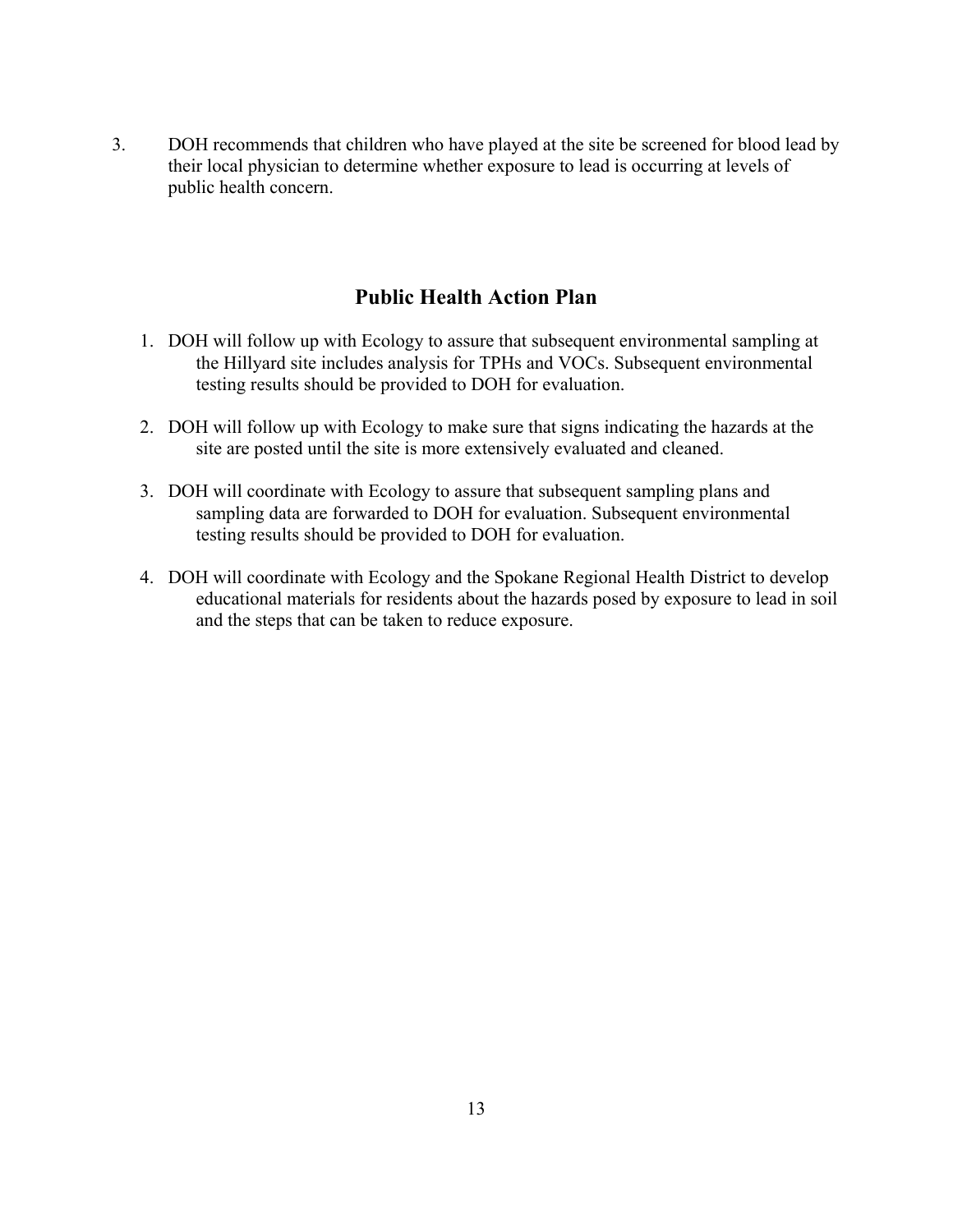## **Preparer of Report**

Lenford O'Garro Washington State Department of Health Office of Environmental Health Assessments Site Assessment Section

## **Designated Reviewer**

Wayne Clifford, Manager Site Assessment Section Office of Environmental Health Assessments Washington State Department of Health

## **ATSDR Technical Project Officer**

Alan Parham Division of Health Assessment and Consultation Agency for Toxic Substances and Disease Registry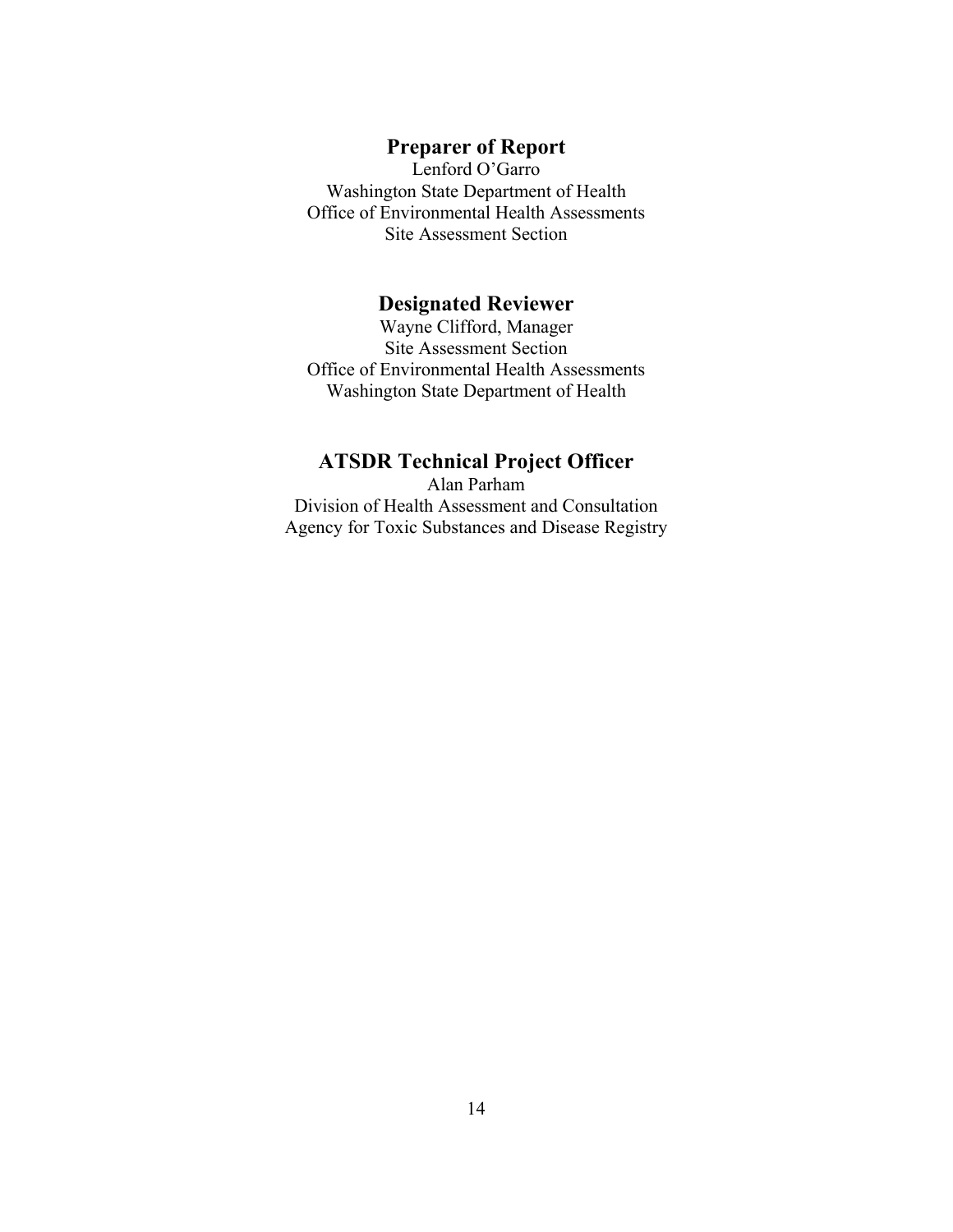## **References**

- 1. Site Characterization Report, Southeast Portion of Former Hillyard Rail yard Lead-Contaminated Soil, Spokane, Washington; September 2002; Environmental Management Resources, Inc.
- 2. Washington State Department of Ecology, Worksheet 1, Summary Score Sheet, BNSF Railway Co. Hillyard lead site Spokane County, Spokane, Washington, August 14, 2003.
- 3. Soil Sampling Report, Hillyard Lead Soil Pile Site, Spokane, Washington; October 29, 2003; GeoEngineers Inc.
- 4. Michael LaScuola, Spokane Regional Health District, Telephone conversation with Lenford O'Garro, Washington State Department of Health, November 19, 2003.
- 5. Dave George, Washington State Department of Ecology, Telephone conversation with Lenford O'Garro, Washington State Department of Health, November 24, 2003.
- 6. Toxics Cleanup Program, Department of Ecology: Natural background soil metals concentrations in Washington State Publication No. 94-115.Olympia: Washington State Department of Ecology: October 1994.
- 7. Agency for Toxic Substances and Disease Registry (ATSDR). Analysis Paper: Impact of Lead-Contaminated Soil on Public Health. U.S. Department of Health and Human Services, Public Health Service, Atlanta, Georgia, May 1992.
- 8. Centers for Disease Control and Prevention. Preventing lead poisoning in young children: a statement by the Centers for Disease Control, October 1991. Atlanta, Georgia: US Department of Health and Human Services, Public Health Service, CDC, 1991.
- 9. US Department of Health and Human Services, Agency for Toxic Substances and Disease Registry: Toxicological profile for Lead (update) PB/99/166704. Atlanta: US Department of Health and Human Services; July 1999.
- 10. Agency for Toxic Substances and Disease Registry (ATSDR). Lead Toxicity (Case studies in environmental medicine Course) SS3059. Atlanta: U.S. Department of Health and Human Services, Public Health Service; October 2000.
- 11. U.S. Environmental Protection Agency. Integrated Exposure Uptake Biokinetic Model for Lead in Children 2002.
- 12. US Department of Health and Human Services, Agency for Toxic Substances and Disease Registry: Toxicological profile for Arsenic (update) PB/2000/108021. Atlanta: US Department of Health and Human Services; September 2000.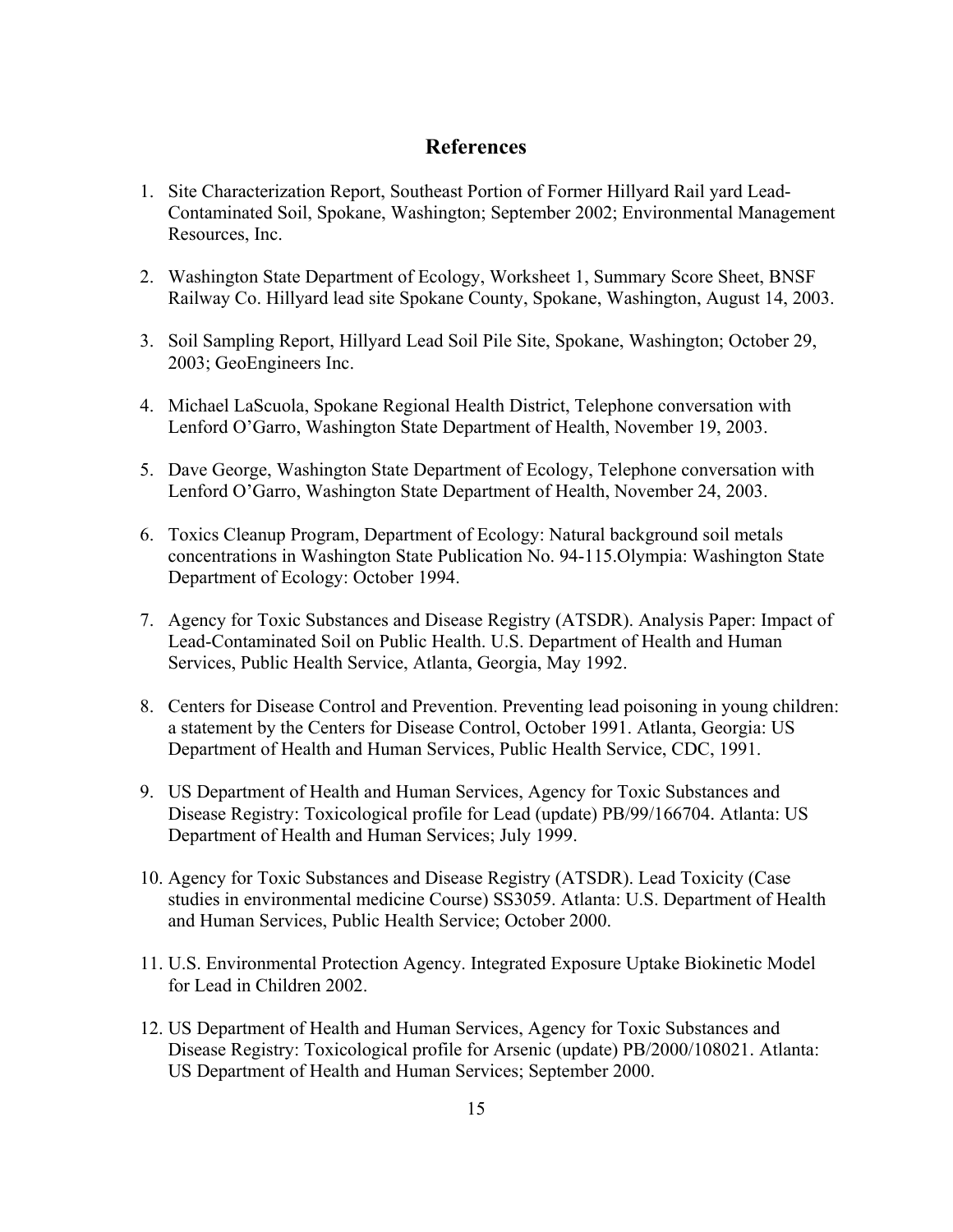**Figure 1**. Demographic Statistics within One Mile of the Site\* - Hillyard area, Spokane County, Washington.

| <b>Total Population</b>            | 10198 |
|------------------------------------|-------|
| White                              | 8977  |
| <b>Black</b>                       | 181   |
| American Indian, Eskimo, Aleut     | 284   |
| Asian or Pacific Islander          | 224   |
| <b>Other Race</b>                  | 104   |
| <b>Hispanic Origin</b>             | 260   |
| <b>Children Aged 6 and Younger</b> | 1184  |
| <b>Adults Aged 65 and Older</b>    | 1110  |
| Females Aged 15 - 44               | 2314  |
| <b>Total Aged over 18</b>          | 7067  |
| <b>Total Aged under 18</b>         | 3131  |
| <b>Total Housing Units</b>         | 4282  |





**\* Calculated using the area proportion technique. Source: 2000 U.S. CENSUS**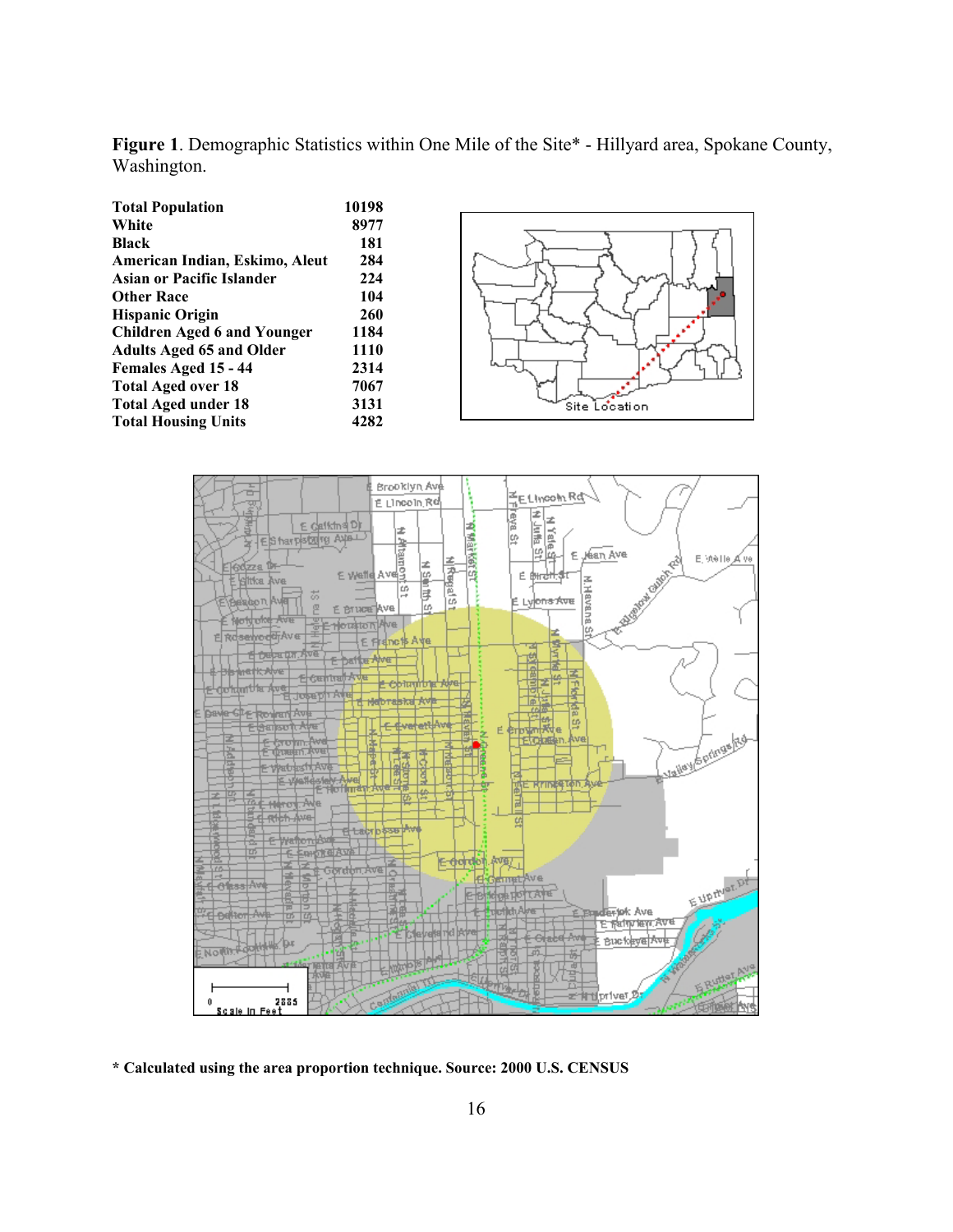**Figure 2:** Arial photograph of Hillyard area, Spokane, Washington, showing the lead contaminated site, July 16, 1995.

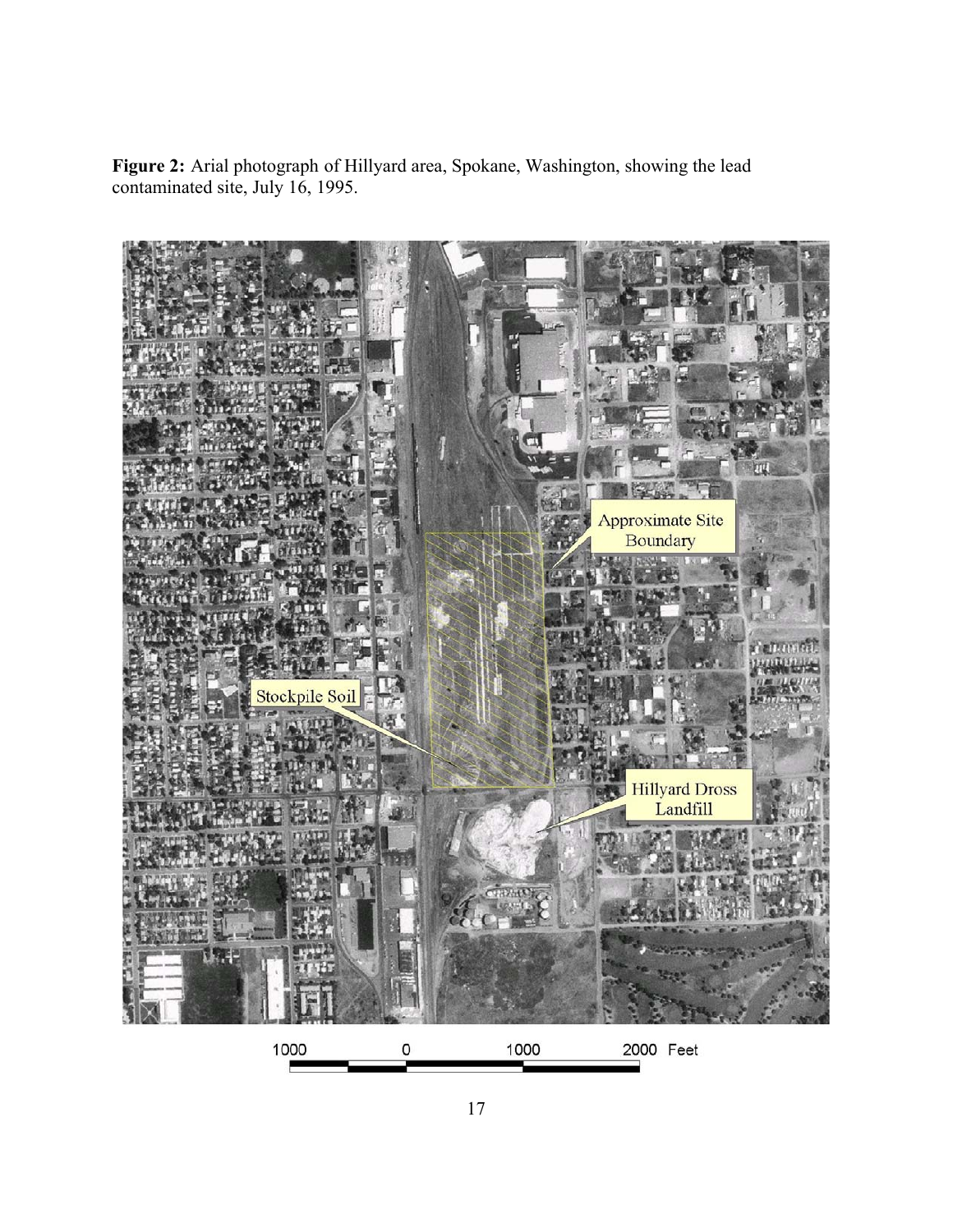## **Appendix A**

| Contaminant    | <b>Sample Depth</b>           | <b>Concentration Range</b><br>(ppm) | Number of<br><b>Samples</b> |
|----------------|-------------------------------|-------------------------------------|-----------------------------|
| Lead           | Surface $(0 - 1$ foot)        | $26.5 - 35,400$                     | 42                          |
|                | Shallow $(3 – 4 feet)$        | $5.95 - 2,430$                      | 38                          |
|                | Deep $(6 - 9.5 \text{ feet})$ | $7.60 - 118$                        | 11                          |
| Arsenic        | Surface $(0 - 1$ foot)        | $< 5.00 - 237$                      | 6                           |
|                | Shallow $(3 – 4 feet)$        | $< 5.00 - 7.27$                     | $\overline{3}$              |
|                | Deep $(6 - 9.5 \text{ feet})$ | < 5.00                              | $\mathbf{1}$                |
| Cadmium        | Surface $(0 - 1$ foot)        | $< 0.500 - 8.00$                    | 6                           |
|                | Shallow $(3 – 4 feet)$        | ${}< 0.500$                         | 3                           |
|                | Deep $(6 - 9.5$ feet)         | ${}< 0.500$                         | 1                           |
| Chromium (III) | Surface $(0 - 1$ foot)        | $7.50 - 43.80$                      | 6                           |
|                | Shallow $(3 – 4 feet)$        | $5.52 - 13.00$                      | $\overline{3}$              |
|                | Deep $(6 - 9.5 \text{ feet})$ | 11.30                               | 1                           |
| Chromium (VI)  | Surface $(0 - 1$ foot)        | $1.06 - 4.04$                       | 6                           |
|                | Shallow $(3 – 4 feet)$        | < 1.00                              | 3                           |
|                | Deep $(6 - 9.5 \text{ feet})$ | ${}_{< 1.00}$                       |                             |

**Table 1**. Range of contaminant concentrations measured in soil at the Former Hillyard Rail yard site, Spokane, Washington (May 2003).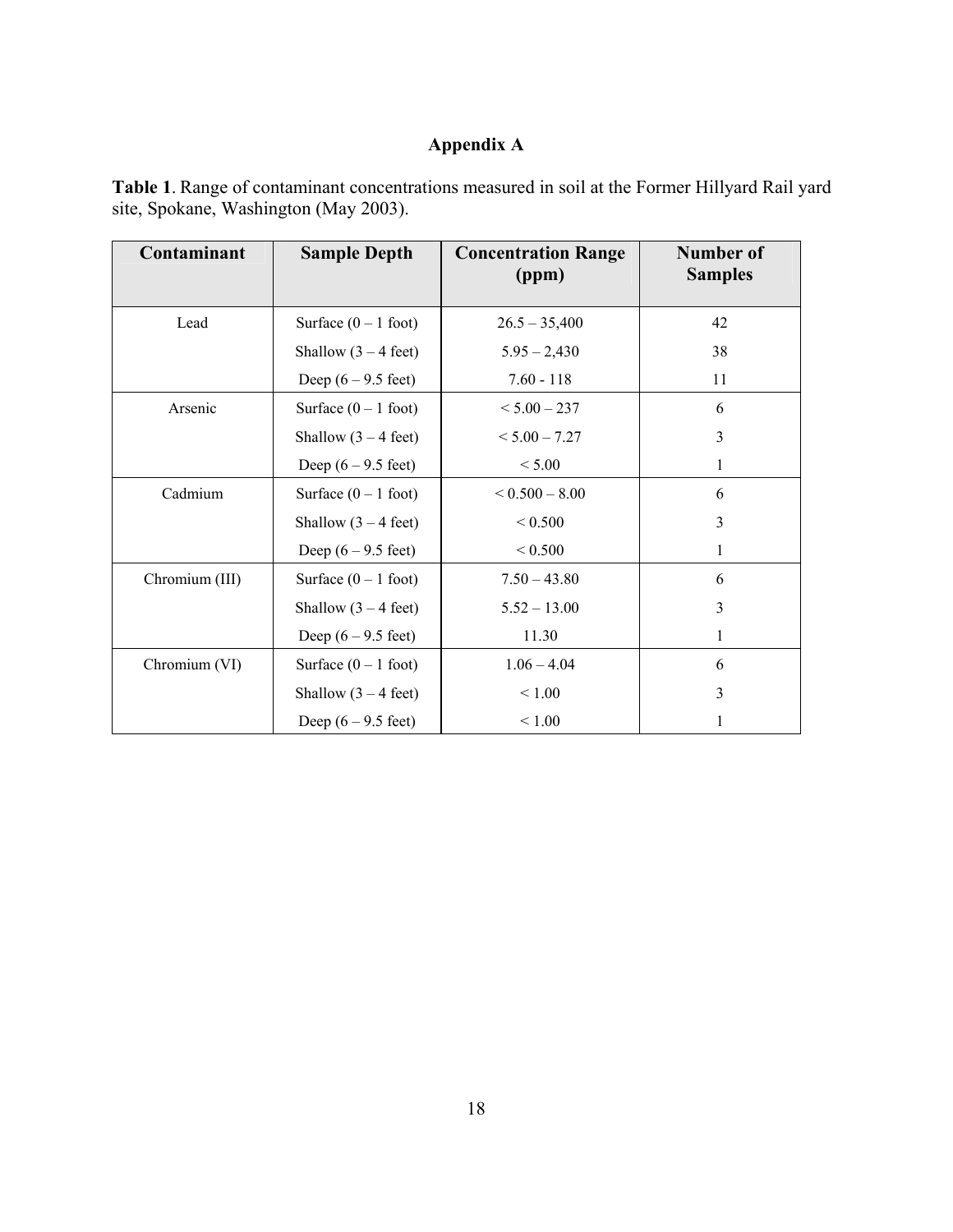**Table 2**. Washington State Model Toxics Control Act Cleanup Levels for selected contaminants, Hillyard lead site, Spokane, Washington.

| Contaminant      | <b>Maximum</b><br>concentration<br>(ppm) | <b>Cleanup Level</b><br>(ppm) | <b>Screening value</b><br>reference |  |
|------------------|------------------------------------------|-------------------------------|-------------------------------------|--|
| Lead             | 35,400<br>$4,090 \dagger$                | 250                           | MTCA(A)                             |  |
| Arsenic          | 237                                      | 20                            | MTCA(A)                             |  |
| Cadmium          | 8                                        | 2                             | MTCA(A)                             |  |
| Chromium (III)   | 43.8                                     | 2,000                         | $MTCA (A)*$                         |  |
| Chromium (VI)    | 4.04                                     | 19                            | $MTCA (A)*$                         |  |
| Chromium (total) | Not analyzed                             | 100                           | MTCA(A)                             |  |

MTCA (A) - Model Toxics Control Act Method A - Soil Cleanup Level for Unrestricted Land Use MTCA (A)\* - Proposed Model Toxics Control Act Method A - Soil Cleanup Level for Unrestricted Land Use † 95 UCL instead of maximum concentration for soil 0 – 12 inches

**Table 3**. Maximum concentrations of contaminants detected in soil and their comparison values at the Former Hillyard Rail yard site, Spokane, Washington.

| Contaminant    | <b>Maximum</b><br>concentration<br>(ppm) | Comparison<br>value<br>(ppm) | <b>EPA</b> cancer<br>class | <b>Comparison value</b><br>reference |
|----------------|------------------------------------------|------------------------------|----------------------------|--------------------------------------|
| Lead           | 35,400                                   |                              | B <sub>2</sub>             |                                      |
|                | $4,090 \dagger$                          |                              |                            |                                      |
| Arsenic        | 237                                      | 0.5                          | A                          | <b>CREG</b>                          |
|                |                                          | 20                           |                            | EMEG (child)                         |
|                |                                          | 200                          |                            | EMEG (adult)                         |
| Cadmium        | 8                                        | 10                           | B1                         | <b>EMEG</b>                          |
| Chromium (III) | 43.8                                     | 80,000                       | D                          | <b>RMEG</b>                          |
| Chromium (VI)  | 4.04                                     | 200                          | $\overline{A}$             | <b>RMEG</b>                          |

EMEG – ATSDR's Environmental Media Evaluation Guide CREG - ATSDR's Cancer Risk Evaluation Guide

RMEG – ATSDR's Reference Dose Media Evaluation Guide † 95 UCL instead of maximum concentration for soil 0 – 12 inches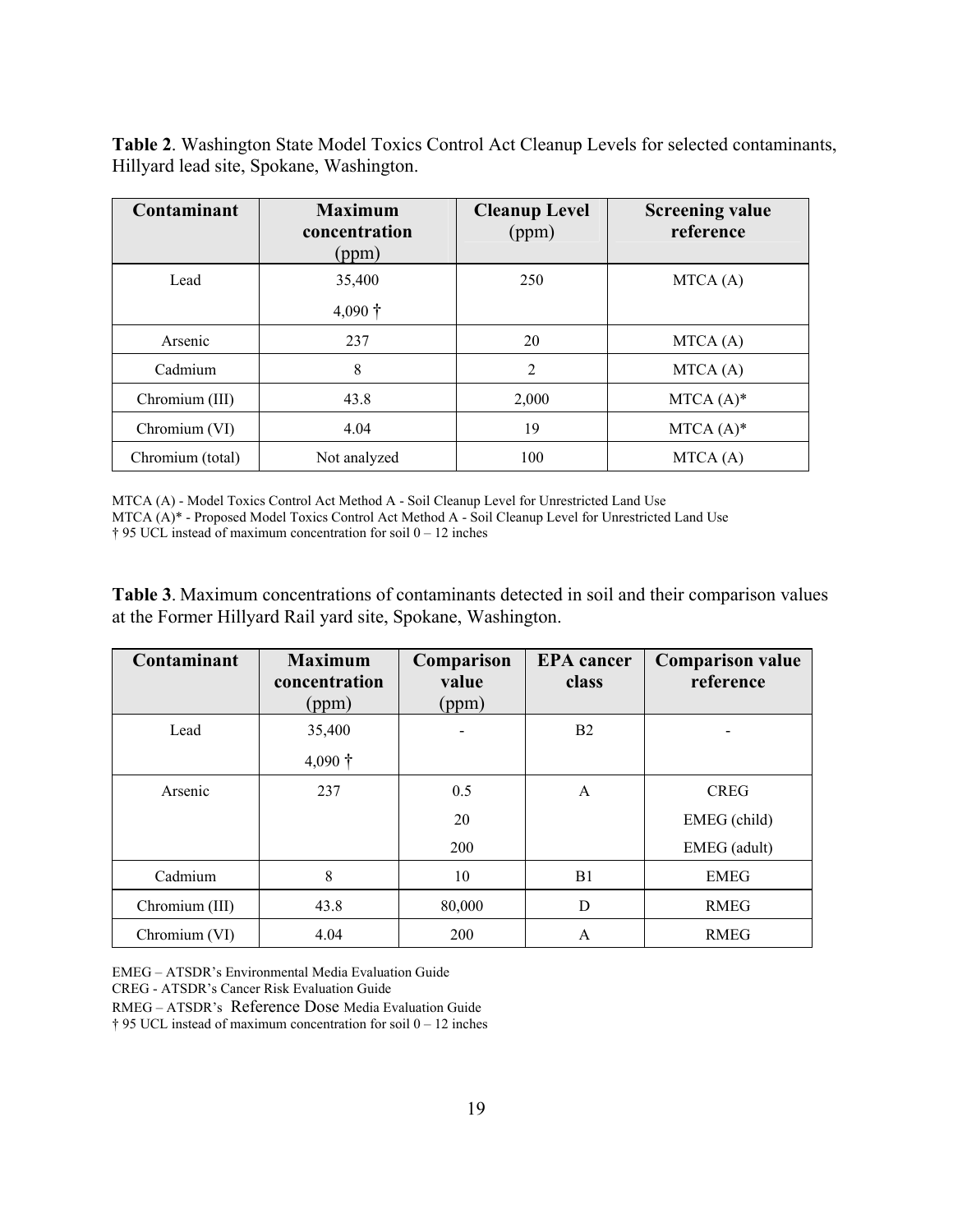## **APPENDIX B**

Population exposure scenarios were evaluated for soils at the Hillyard lead site Spokane Washington. Exposure assumptions given below in Table 4 were used with the following equations to estimate contaminant doses associated with soil exposure.

 $Dose_{(non-cancer (mg/kg-day))} = C \times CF \times IR \times EF \times ED$  $BW \times AT_{non-cancer}$ 

 $Dose_{(cancer (mg/kg-day))} = \underline{C \times CF \times IR \times EF \times ED}$ BW x AT<sub>cancer</sub>

**Table 4.** Exposure assumptions for estimating contaminant doses from soil exposure at Hillyard lead site Spokane Washington

| Parameter                                 | Value        | Unit           | <b>Comments</b>                                                              |  |
|-------------------------------------------|--------------|----------------|------------------------------------------------------------------------------|--|
| Concentration $(C)$ – maximum             | 237          | ppm<br>(mg/kg) | Maximum detected value                                                       |  |
| Conversion Factor (CF)                    | 0.000001     | Kg/mg          | Converts contaminant concentration from milligrams<br>(mg) to kilograms (kg) |  |
| Ingestion Rate (IR) - adult               | 50           |                |                                                                              |  |
| Ingestion Rate $(IR)$ – older child       | 50           | Mg/day         | <b>Exposure Factors Handbook</b>                                             |  |
| Ingestion Rate (IR) - child               | 200          |                |                                                                              |  |
| <b>Exposure Frequency (EF)</b>            | 350          | Days/year      | Two weeks vacation                                                           |  |
| <b>Exposure Frequency (EF)</b>            | 104          | Days/year      | Two days a week                                                              |  |
| <b>Exposure Duration (ED)</b>             | 23(5, 10, 8) | years          | Number of years at one residence (child, older child,<br>adult yrs).         |  |
| Body Weight (BW) - adult                  | 72           |                | Adult mean body weight                                                       |  |
| Body Weight (BW) – older child            | 41           | kg             | Older child mean body weight                                                 |  |
| Body Weight (BW) - child                  | 15           |                | 0-5 year-old child average body weight                                       |  |
| Averaging Time <sub>non-cancer</sub> (AT) | 1825         | days           | 5 years                                                                      |  |
| Averaging Time <sub>cancer</sub> (AT)     | 27375        | days           | 75 years                                                                     |  |
| Cancer Potency Factor                     | 1.5          | $mg/kg$ -day   | Source: EPA                                                                  |  |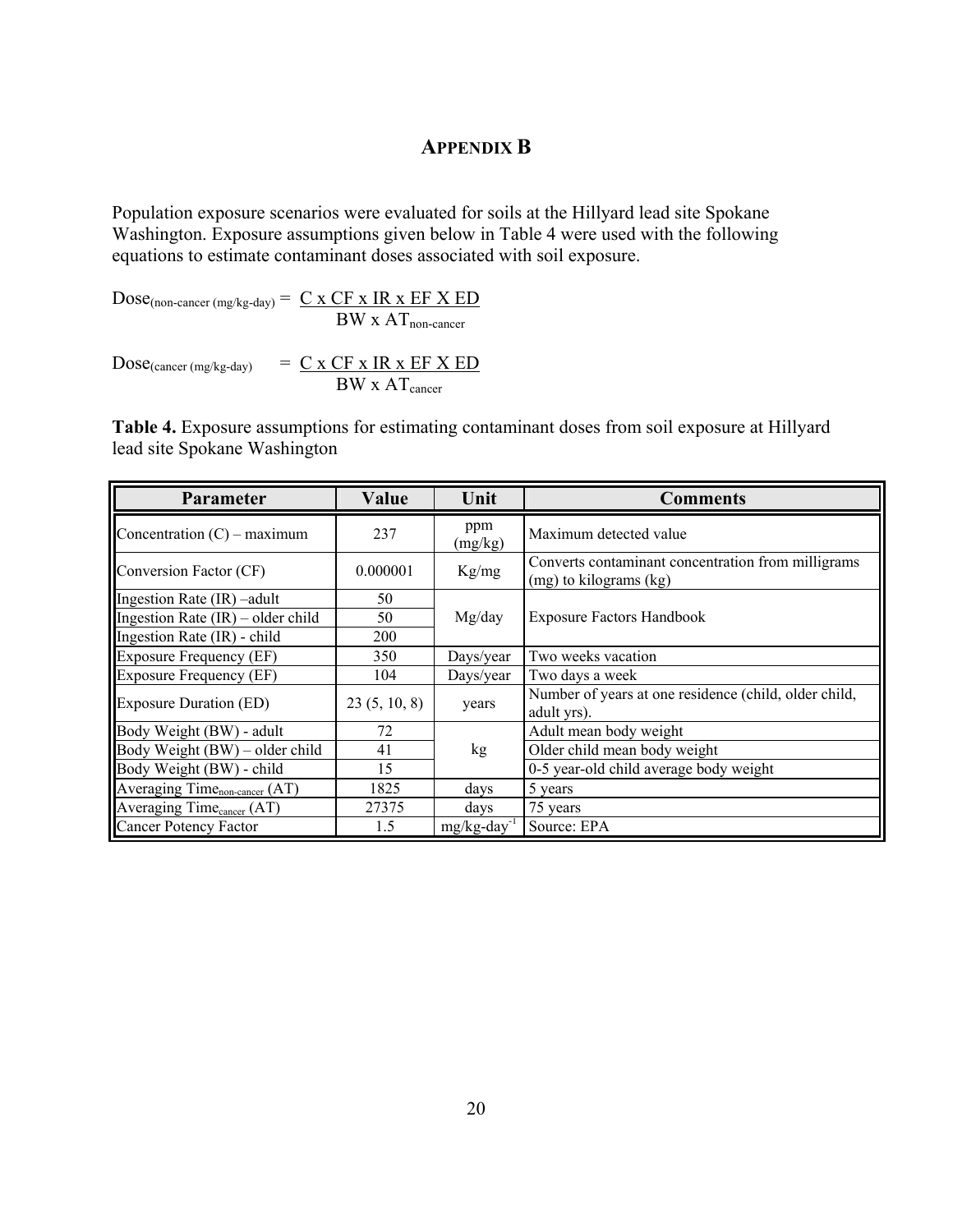#### *Soil Ingestion Route of Exposure – Non-cancer*

**Table 5**. Estimated dose calculations from exposure to arsenic in soil sampled from BNSF Hillyard lead site - Spokane County, Washington.

| Contaminant | Concentration | <b>EPA</b> cancer | <b>Estimated Dose</b><br>(mg/kg/day) |                |           |  |
|-------------|---------------|-------------------|--------------------------------------|----------------|-----------|--|
|             | (ppm)         | Group             | Child                                | Older<br>Child | Adult     |  |
| Arsenic     | 237           | А                 | 0.000848                             | 0.000079       | 0.0000449 |  |

## *Soil Ingestion Route of Exposure - Cancer*

**Table 6.** Health risk exposure calculations for arsenic in soil samples from BNSF Hillyard lead site - Spokane County, Washington.

| Chemical | <b>Max</b><br><b>Concent</b> | <b>EPA</b><br>cancer | <b>Ingested dose Exposure</b><br>(mg/kg/day) |                |                                 | Cancer<br><b>Potency</b><br>Factor | <b>Increased Cancer Risk</b> |                               |       | Cancer<br><b>Risk</b><br>Exposure |
|----------|------------------------------|----------------------|----------------------------------------------|----------------|---------------------------------|------------------------------------|------------------------------|-------------------------------|-------|-----------------------------------|
|          | ration<br>(ppm)              | Group                | Child                                        | Older<br>Child | Adult                           | $(mg/kg -$<br>$day^{-1}$           | Child                        | Older<br>Child                | Adult | starting at<br>childhood          |
| Arsenic  | 237                          | A                    |                                              |                | $5.66E - 5$   1.05E-5   8.98E-6 | 1.5                                |                              | $ 8.48E-5 $ 1.58E-5   1.35E-5 |       | $1.14E - 4$                       |

\* – assumes 23 year exposure beginning as a child